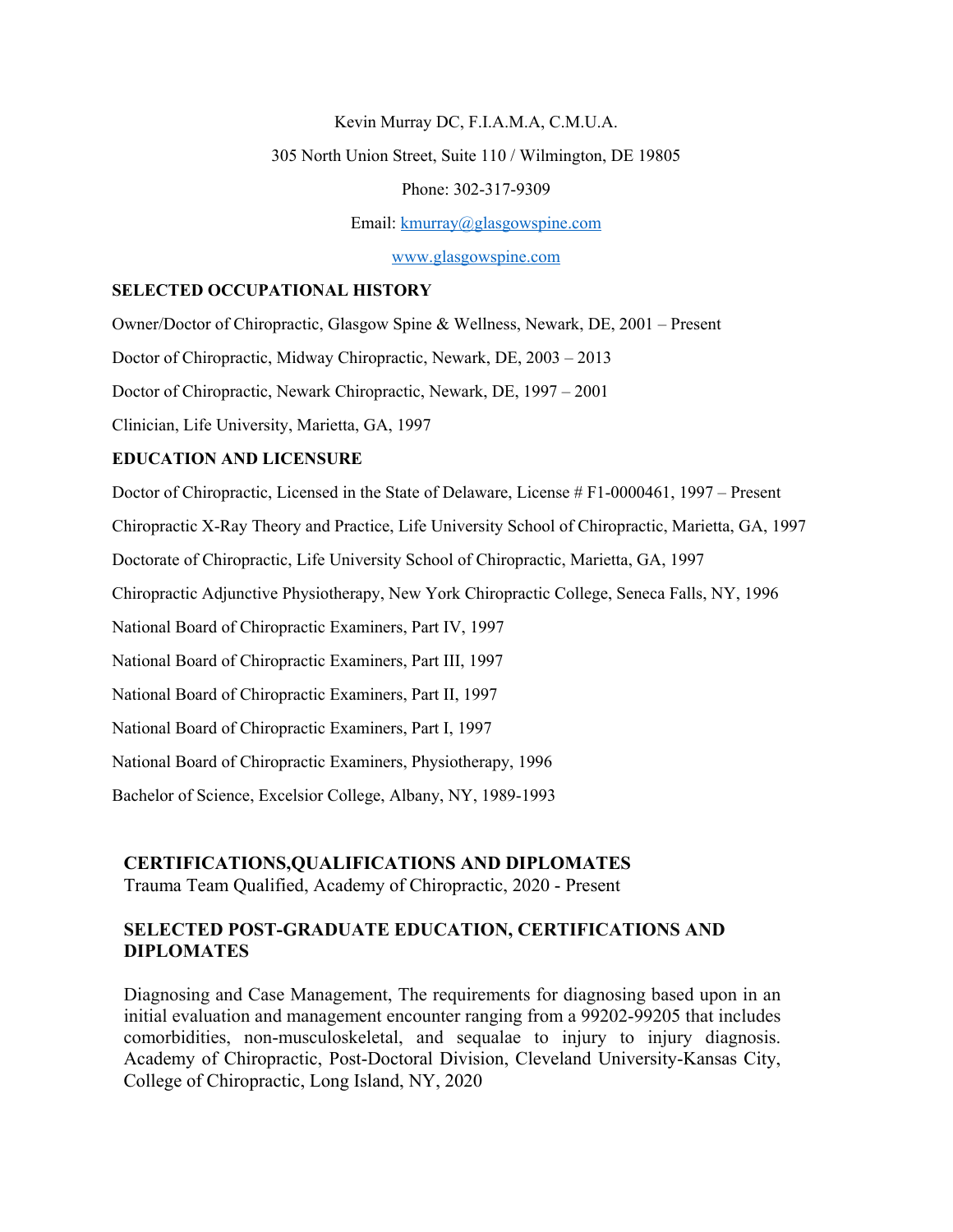Diagnosing and Case Management, The requirements for diagnosing imaging inclusive of static x-rays, biomechanical x-rays, and MRI. Documenting the clinical findings of disc bulge, herniation, protrusion, extrusion and fragmentation. Coding, diagnosing, and documenting individual treatment encounters in the clinical setting. Academy of Chiropractic, Post-Doctoral Division, Cleveland University-Kansas City, College of Chiropractic, Long Island, NY, 2020

Medical-Legal Ethical Relationships, Documentation and Legal Testimony, *Report writing for legal cases, the 4 corners of a narrative and documenting damages with understanding defense medical documentation and consistent reporting of bodily injuries.* Academy of Chiropractic, Post-Doctoral Division, Cleveland University-Kansas City, College of Chiropractic, Long Island, NY, 2020

Medical-Legal Ethical Relationships, Documentation and Legal Testimony, Part 2, *Understanding report writing and the types of medical reports required for court inclusive of diagnosis, prognosis and treatment plans with requirements of reporting causality and permanency.* Academy of Chiropractic, Post-Doctoral Division, Cleveland University-Kansas City, College of Chiropractic, Long Island, NY, 2020

Medical-Legal Ethical Relationships, Documentation and Direct Testimony, *Organizing your documentation and understanindg all collaborative documentation and how it fits into your diagnosis, prognosis and treatment plan*, *Understanding the nuances of the functional losses of your patients related to their bodily injuries*, Academy of Chiropractic, Post-Doctoral Division. Academy of Chiropractic, Post-Doctoral Division, Cleveland University-Kansas City, College of Chiropractic, Long Island, NY, 2020

Medical-Legal Ethical Relationships, Documentation and Direct Testimony Part 2, *Utilizing demonstrative documentation in direct examination and communicating the results of your care concurrently with the written documentation and reporting an accurate diagnosis for all images.* Academy of Chiropractic, Post-Doctoral Division, Cleveland University-Kansas City, College of Chiropractic, Long Island, NY, 2020

Medical-Legal Ethical Relationships, Documentation and Direct Testimony Part 3, *The evaluation, interpretation and reporting of collaborative medical specialists results and concluding an accurate diagnosis inclusive of all findings and reviewing all images to ensure an accurate diagnosis.* Academy of Chiropractic, Post-Doctoral Division, Cleveland University-Kansas City, College of Chiropractic, Long Island, NY, 2020

Medical-Legal Ethical Relationships, Documentation and Direct Testimony Part 4, *Determininig and documenting disabilities and impairments inclusive of loss of enjoyment of life and duties under duress and the evaluation and validation of pain and suffering.* Academy of Chiropractic, Post-Doctoral Division, Cleveland University-Kansas City, College of Chiropractic, Long Island, NY, 2020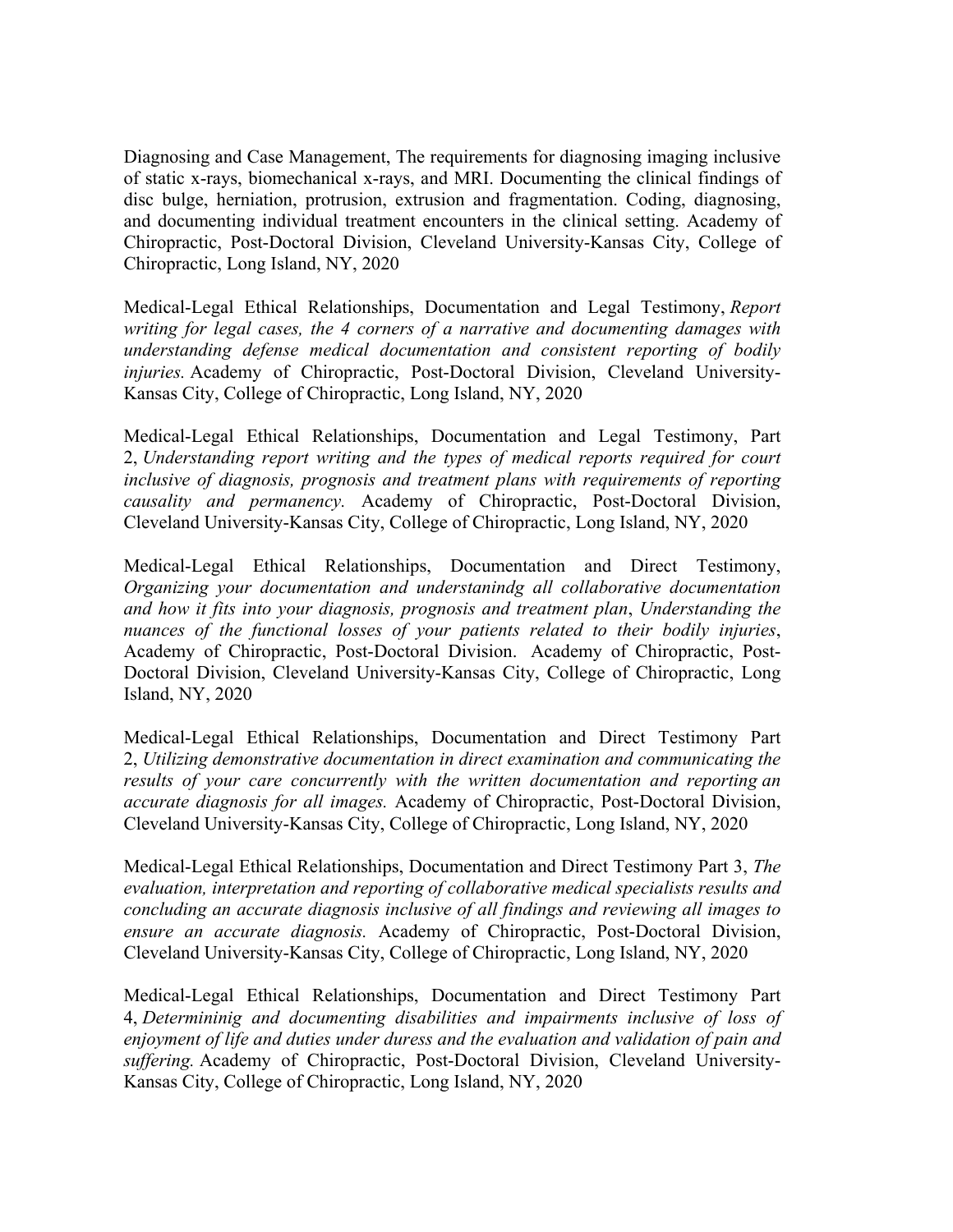Medical-Legal Ethical Relationships, Documentation and Cross Examination Testimony, *Reporting your documentation factually and staying within the 4 corners of your medical report and scope of practice inclusive of understanding how your credentials allow you to report your documentation.* Academy of Chiropractic, Post-Doctoral Division, Cleveland University-Kansas City, College of Chiropractic, Long Island, NY, 2020

Medical-Legal Ethical Relationships, A Documentation Relationship Between the Doctor and Lawyer, *The level of organization required in a medical-legal case that accurately reflects the bodily injuries of your patients and the time constraints in rendering an accurate report.* Academy of Chiropractic, Post-Doctoral Division, Cleveland University-Kansas City, College of Chiropractic, Long Island, NY, 2020

Medical-Legal Ethical Relationships, Report Writing and Preparing for a Legal Case, *Reviewing the facts of the case inclusive of your documentation, the defense medical examiner, medical specialists and the attorney to ensure accurate and consistent reporting.* Academy of Chiropractic, Post-Doctoral Division, Cleveland University-Kansas City, College of Chiropractic, Long Island, NY, 2020

Medical-Legal Ethical Relationships, Report Writing and Preparing for a Legal Case, *Creating demonstrative evidence, visuals of your patient's bodily injuries inclusive of x-rays, MRI's, CAT Scans and electrodiagnostic findings, the spinal biomechanics of herniated disc with ipsilateral findings and contralateral symptomatology.* Academy of Chiropractic, Post-Doctoral Division, Cleveland University-Kansas City, College of Chiropractic, Long Island, NY, 2020

Traumatic Brain Injury and Concussion Overview: *This section is an in-depth overview of traumatic brain injury in concussion. It discusses that all brain injuries are traumatic and dispels the myth of a "mild traumatic brain injury." Also, this covers triage protocols and the potential sequela of patients with traumatic brain injuries.* Cleveland University, Kansas City, Academy of Chiropractic, Post-Doctoral Division, Long Island, NY, 2020

Head Trauma and Traumatic Brain Injury Part 1: *This section discusses gross traumatic brain injuries from trauma and significant bleeding with both epidural and subdural hematomas. There are numerous case studies reviewed inclusive of neurosurgical intervention and postsurgical outcomes*. Cleveland University, Kansas City, Academy of Chiropractic, Post-Doctoral Division, Long Island, NY, 2020

Head Trauma and Traumatic Brain Injury Part 2: *This section continues with multiple case studies of gross traumatic brain injuries from trauma requiring neurosurgical intervention and also discusses recovery sequela based upon the significance of brain trauma. This module also concludes with concussion protocols in traumatic brain*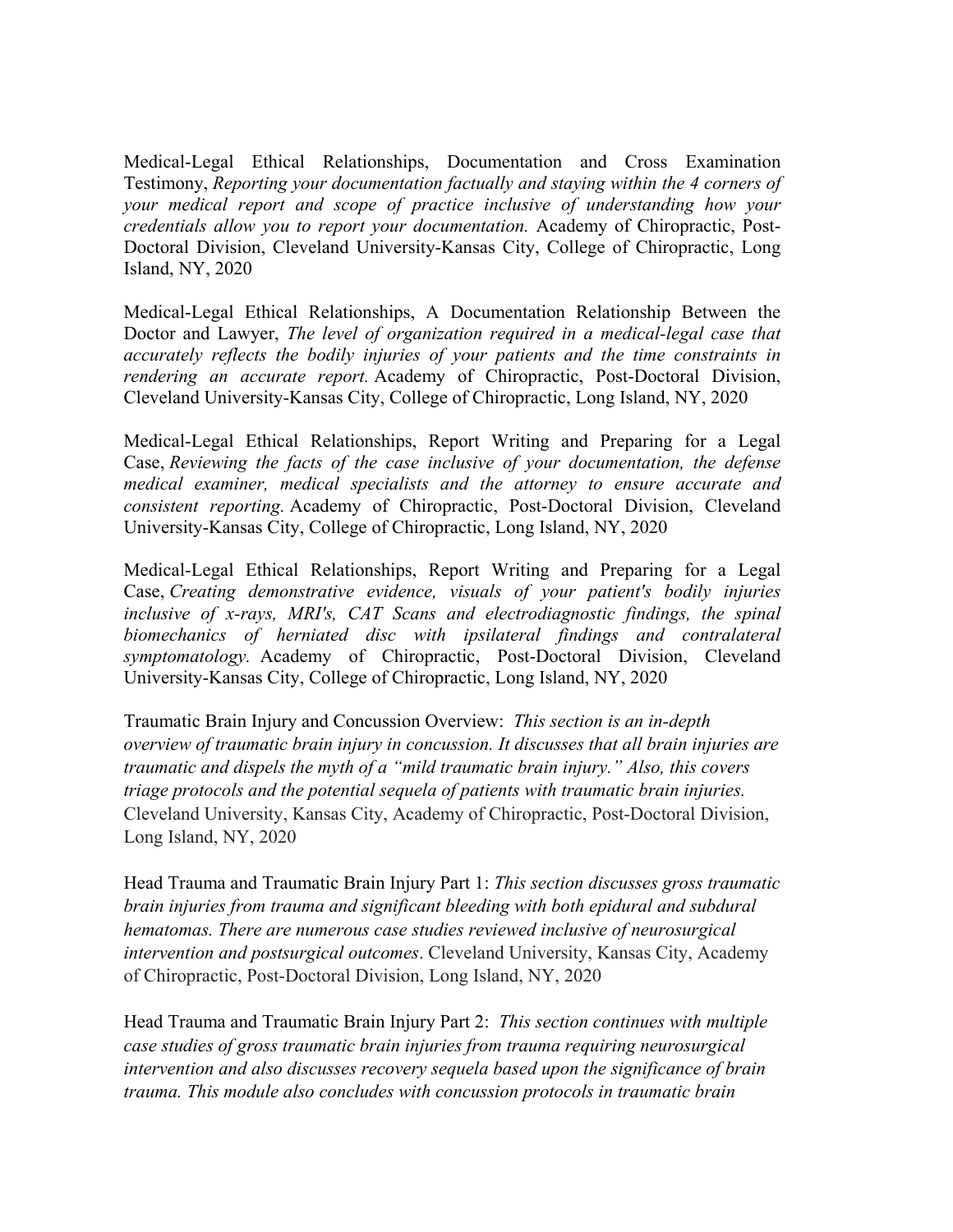*injury short of demonstrable bleeding on advanced imaging.* Cleveland University, Kansas City, Academy of Chiropractic, Post-Doctoral Division, Long Island, NY, 2020

Concussion And Electroencephalogram Testing: *This this section covers concussion etiology and cognitive sequela where gross bleeding has not been identified on advanced imaging. It discusses the significance of electroencephalogram testing in determining brain function and pathology (if present). This module also covers the understanding of waveforms in electroencephalogram testing in both normal and abnormal scenarios*. Cleveland University, Kansas City, Academy of Chiropractic, Post-Doctoral Division, Long Island, NY, 2020

Concussion And Electroencephalogram Testing Pathological Results: *This module covers amplitude, conduction and conduction delays as sequela to traumatic brain injury to diagnose concussion and traumatic brain injury in the absence of gross bleeding and advanced imaging. This section covers electroencephalograms and eventrelated potentials which measures the brain response that is a direct result of specific sensory or motor events. It is a stereotype electrophysiological response to a stimulus and provides a noninvasive means of evaluating brain function. In this module multiple case studies are discussed with ensuing triage protocols pending the results*. Cleveland University, Kansas City, Academy of Chiropractic, Post-Doctoral Division, Long Island, NY, 2020

Chiropractic as the First Option for Spine, A Literature-Based Standard, *Utilizing clinical findings in conjunction with advanced imaging and electrodiagnostic findings in managing collaborative relationships with medical professionals. Applying a literature standard to care to ensure conservative care as the first option,* Cleveland University -- Kansas City, Academy of Chiropractic Post-Doctoral Division, Long Island, NY, 2020

Chiropractic as the First Option for Spine, A Literature-Based Standard, *Managing spinal related cases based upon MRI findings of herniations, bulges, protrusion, extrusion (comminuted and fragmented) utilizing thin-sliced acquisition protocols. When to consider ordering T1, T2, Short Tau Inversion Radiant, proton density and Dixon sequencing for spinal related pathology.* Cleveland University – Kansas City, Academy of Chiropractic Post-Doctoral Division, Long Island, NY, 2020

Chiropractic as the First Option for Spine, A Literature-Based Standard, *Creating literature-based documentation inclusive of history and a clinical examination that encompasses causality, diagnosis, prognosis, and treatment plans. Ensuring the whole person impairment ratings are consistent with contemporary literature.* Cleveland University – Kansas City, Academy of Chiropractic Post-Doctoral Division, Long Island, NY, 2020

Chiropractic as the First Option for Spine, A Literature-Based Standard, *Spinal*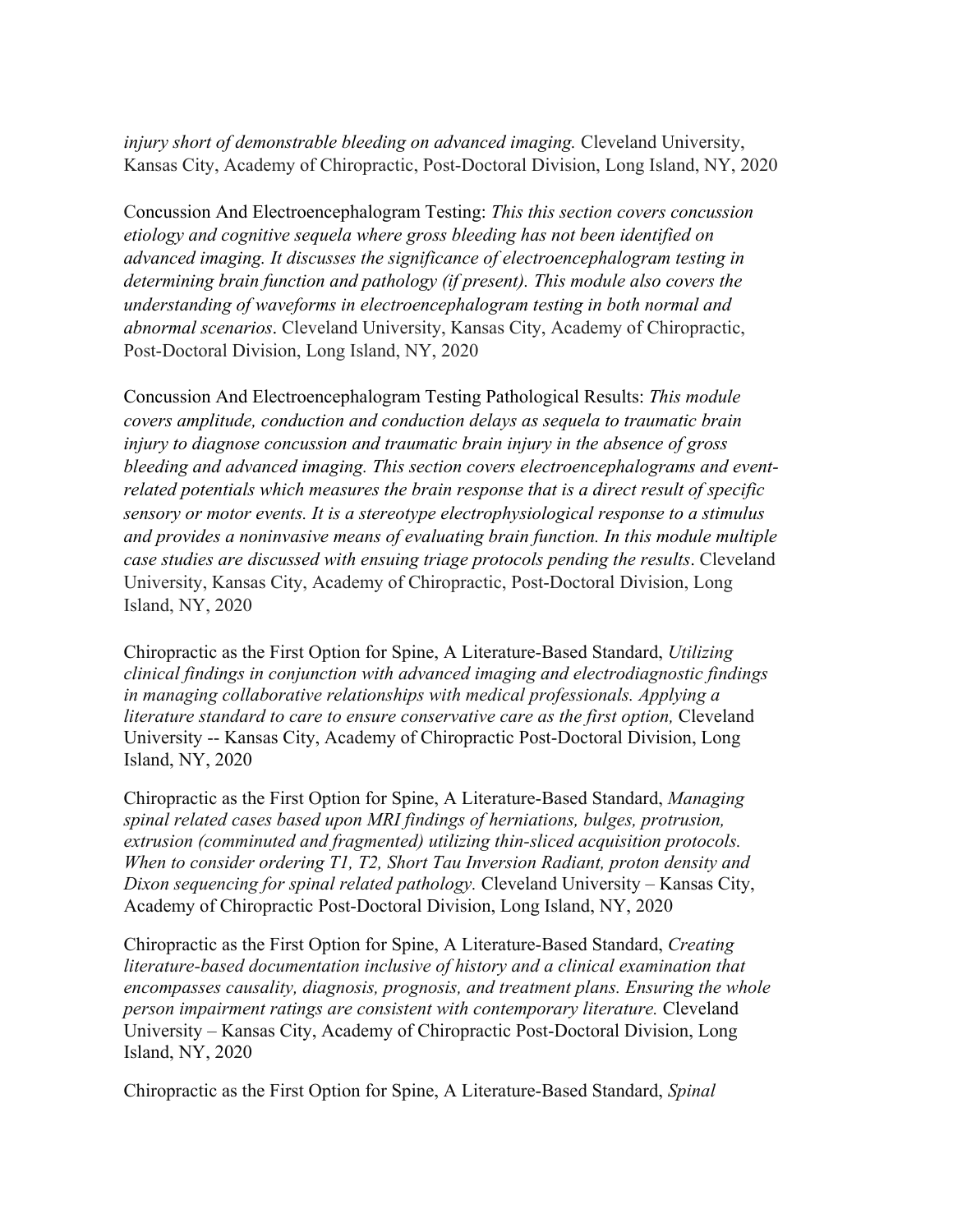*biomechanical engineering models related to pathobiomechanics and literature-based standards in creating an accurate diagnosis, prognosis, and treatment plan. Determining impairment ratings based upon alteration of motion segment integrity utilizing motion-imaging, and creating demonstrable evidence for continued treatment plans.* Cleveland University – Kansas City, Academy of Chiropractic Post-Doctoral Division, Long Island, NY, 2020

Stroke Anatomy and Physiology: Brain Vascular Anatomy. *The anatomy and physiology of the brain and how blood perfusion effects brain function. A detailed analysis of the blood supply of the brain and the physiology of ischemia.* Cleveland University – Kansas City, AACME Joint Providership with the State of New York at Buffalo Jacobs School of Medicine and Biomedical Sciences, Academy of Chiropractic Post-Doctoral Division, Buffalo, NY 2020

Stroke Anatomy and Physiology: Stroke Types and Blood Flow, *Various types of stroke identifying ischemia, hyperfusion, infarct and pnenumbra zones and emboli. Cardiac etiologies and clinical features as precursor to stroke with associated paradoxical emboli and thrombotic etiologies. Historical and co-morbidities that have etiology instroke inclusive of diabetes, coagulopathy, acquired and hereditary and deficiencies.* Cleveland University – Kansas City, AACME Joint Providership with State of New York at Buffalo Jacobs School of Medicine and Biomedical Sciences, Academy of Chiropractic Post-Doctoral Division, Buffalo, NY 2020

Stroke Principles of Treatment an Overview for the Primary Care Provider, *Stroke type and treatments performed by vascular specialists. The goals of treatment with physiology of the infarct and penumbra zones and the role of immediate triage in the primary care setting. Detailing the complications of stroke and future care in the chiropractic, primary care or manual medicine clinical setting.* Cleveland University – Kansas City, AACME Joint Providership with State of New York at Buffalo Jacobs School of Medicine and Biomedical Sciences, Academy of Chiropractic Post-Doctoral Division, Buffalo, NY 2020

Clinical Evaluation and Protocols for Identifying Stroke Risk, *The Neurological history and examination for identifying stroke risks with a focus on supra and infratentorial regions, upper and lower motor lesions, cranial nerve signs, spinal cord pathology, motor and sensory pathology and gait abnormalities. Examining genetic and family histories along with dissection risk factors. Stroke orthopedic testing and clinical guidelines pertaining to triage for the primary care provider.* Cleveland University – Kansas City, AACME Joint Providership with State of New York at Buffalo Jacobs School of Medicine and Biomedical Sciences, Academy of Chiropractic Post-Doctoral Division, Buffalo, NY 2020

Neurology of Ligament Pathology- Normal Morphology and Tissue Damage, *Connective tissue morphology, embryology and wound repair as sequalae to trauma. Full components of strain-sprain models and permanency implications with wound repair and osseous aberration with aberrant structural integrity.* Academy of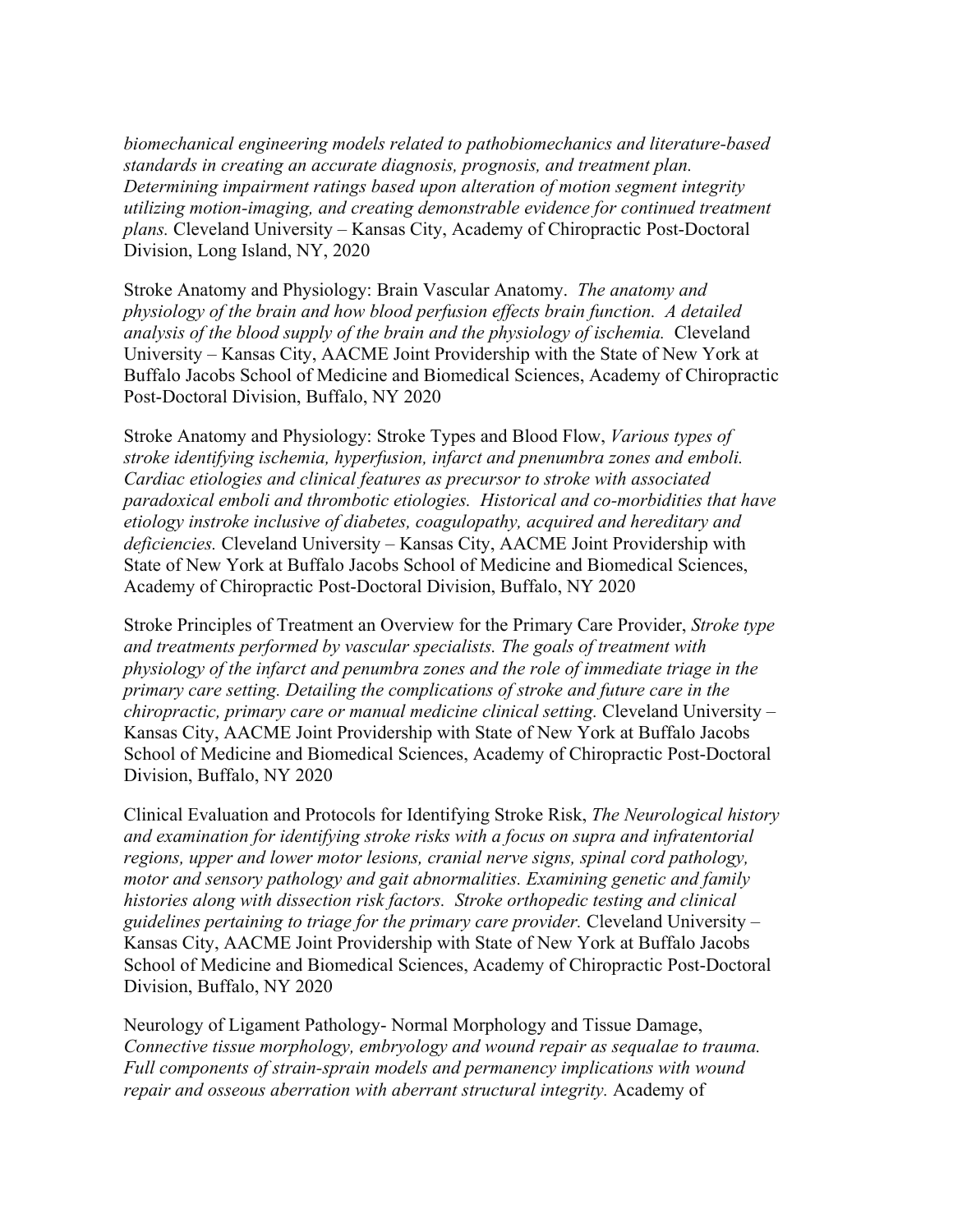Chiropractic, Post-Doctoral Division, Cleveland University, Kansas City, College of Chiropractic, Long Island, NY, 2020

Neurology of Ligament Pathology- Spinal Biomechanics and Disc Pathology, *Disc pathology as sequalae to trauma; herniation, extrusion, protrusion, sequestration and how the spinal unit as one system creates homeostasis to balance the pathology.* Academy of Chiropractic, Post-Doctoral Division, Cleveland University, Kansas City, College of Chiropractic, Long Island, NY, 2020

Neurology of Ligament Pathology- Neurological Intervention, *The peripheral and central innervation of the disc and spinal ligaments of the dorsal root ganglion, spinal thalamic tracts, periaqueductal gray areas innervating the Thalamus and multiple regions of the brain. The efferent neurological distribution to disparate areas of the spine to create homeostasis until tetanus ensues creating osseous changes under the effect of Wolff's Law.* Academy of Chiropractic, Post-Doctoral Division, Cleveland University, Kansas City, College of Chiropractic, Long Island, NY, 2020

Mild Traumatic Brain Injury/Traumatic Brain Injury/Concussion, *Differentially diagnosing mild traumatic brain injury vs. traumatic brain injury and the clinical and imaging protocols required to conclude an accurate diagnosis for head trauma.* Texas Chiropractic College, Academy of Chiropractic Post-Doctoral Division, Long Island, NY, 2020

Electrodiagnostics: Electromyogram/Nerve Conduction Velocity (EMG/NCV), *Diagnosis & Interpretation: Anatomy and Physiology of Electrodiagnostics: An indepth review of basic neuro-anatomy and physiology dermatomes and myotomes to both the upper and lower extremities and the neurophysiology of axons and dendrites along with the myelin and function of saltatory for conduction. The sodium and potassium pump's function in action potentials.* Cleveland University, Kansas City, Academy of Chiropractic, Post-Doctoral Division, Long Island, NY, 2020

Electrodiagnostics: Electromyogram/Nerve ConductionVelocity (EMG/NCV), *Diagnosis & Interpretation: Nerve Conduction Velocity (NCV) Part 1: Nerve conduction velocity testing, the equipment required and the specifics of motor and sensory testing. This section covers the motor and sensory NCV procedures and interpretation including latency, amplitude (CMAP) physiology and interpretation including the understanding of the various nuances of the wave forms.* Cleveland University, Kansas City, Academy of Chiropractic, Post-Doctoral Division, Long Island, NY, 2020

Electrodiagnostics: Electromyogram/Nerve Conduction (EMG/NCV), *Diagnosis & Interpretation: Nerve Conduction Velocity (NCV) Part 2: Compound motor action potentials (CMAP) and sensory nerve action potentials (SNAP) testing and interpretation including the analysis and diagnosis of the wave forms. It also covers compressive neuropathies of the median, ulnar and posterior tibial nerves; known as carpal tunnel, cubital tunnel and tarsal tunnel syndromes. This section offers*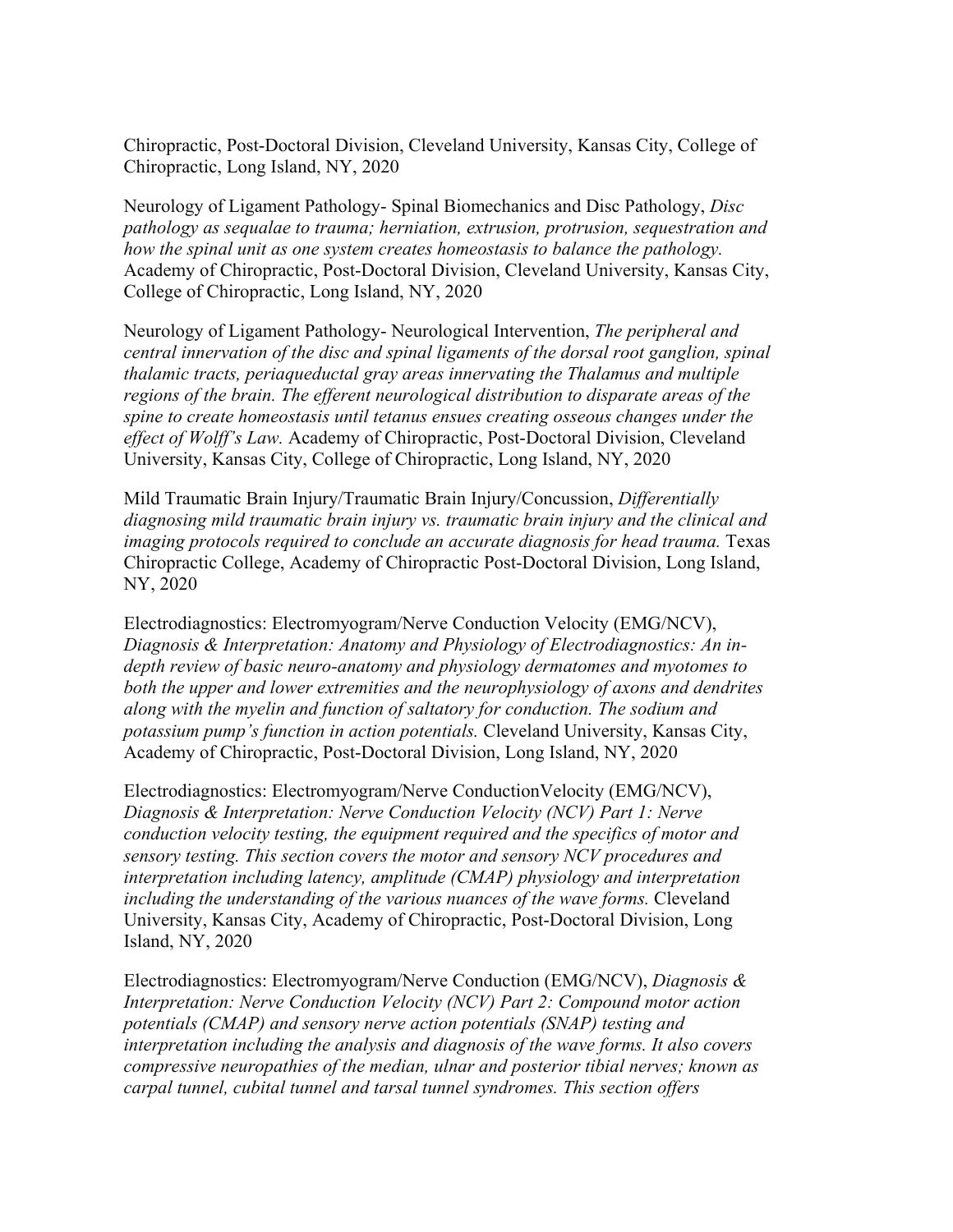*interpretation algorithms to help understand the neurodiagnostic conclusions.* Cleveland University, Kansas City, Academy of Chiropractic, Post-Doctoral Division, Long Island, NY, 2020

Electrodiagnostics: Electromyogram/Nerve Conduction Velocity (EMG/NCV), *Diagnosis & Interpretation: Needle Electromyogram (EMG) Studies: The EMG process, inclusive of how the test is performed and the steps required in planning and electromyographic study. This covers the spontaneous activity of a motor unit action potential, positive sharp waves and fibrillations. This insertional activity (both normal and abnormal), recruitment activity in a broad polyphasic presentation and satellite potentials. This covers the diagnosing of patterns of motor unit abnormalities including neuropathic demyelinated neuropathies along with acute myopathic neuropathies. This section also covers the ruling out of false positive and false negative results.* Cleveland University, Kansas City, Academy of Chiropractic, Post-Doctoral Division, Long Island, NY, 2020

Electrodiagnostics: Electromyogram/Nerve Conduction Velocity (EMG/NCV), *Diagnosis & Interpretation: Overview of EMG and NCV Procedures, Results, Diagnoses and Documentation. The clinical incorporation of electrodiagnostic studies as part of a care plan where neuropathology is suspected. It also covers how to use electrodiagnostics in a collaborative environment between the chiropractor as the primary spine care provider and the surgeon, when clinically indicated. This section covers sample cases and health conclude and accurate treatment plans based upon electro-neurodiagnostic findings when clinically indicated.* Cleveland University, Kansas City, Academy of Chiropractic, Post-Doctoral Division, Long Island, NY, 2020

Accident Reconstruction: Terms, Concepts and Definitions, *The forces in physics that prevail in accidents to cause bodily injury. Quantifying the force coefficients of vehicle mass and force vectors that can be translated to the occupant and subsequently cause serious injury.* Cleveland University, Kansas City, Academy of Chiropractic, Post-Doctoral Division, Long Island, NY, 2020

Accident Reconstruction: Causality, Bodily Injury, Negative Acceleration Forces, Crumple Zones and Critical Documentation, *Factors that cause negative acceleration to zero and the subsequent forces created for the vehicle that get translated to the occupant. Understanding critical documentation of hospitals, ambulance reports, doctors and the legal profession in reconstructing an accident.* Cleveland University, Kansas City, Academy of Chiropractic, Post-Doctoral Division, Long Island, NY, 2020

Accident Reconstruction: Skid Marks, Time, Distance, Velocity, Speed Formulas and Road Surfaces, *The mathematical calculations necessary utilizing time, distance, speed, coefficients of friction and acceleration in reconstructing an accident. The application of the critical documentation acquired from an accident site.* Cleveland University, Kansas City, Academy of Chiropractic, Post-Doctoral Division, Long Island, NY, 2020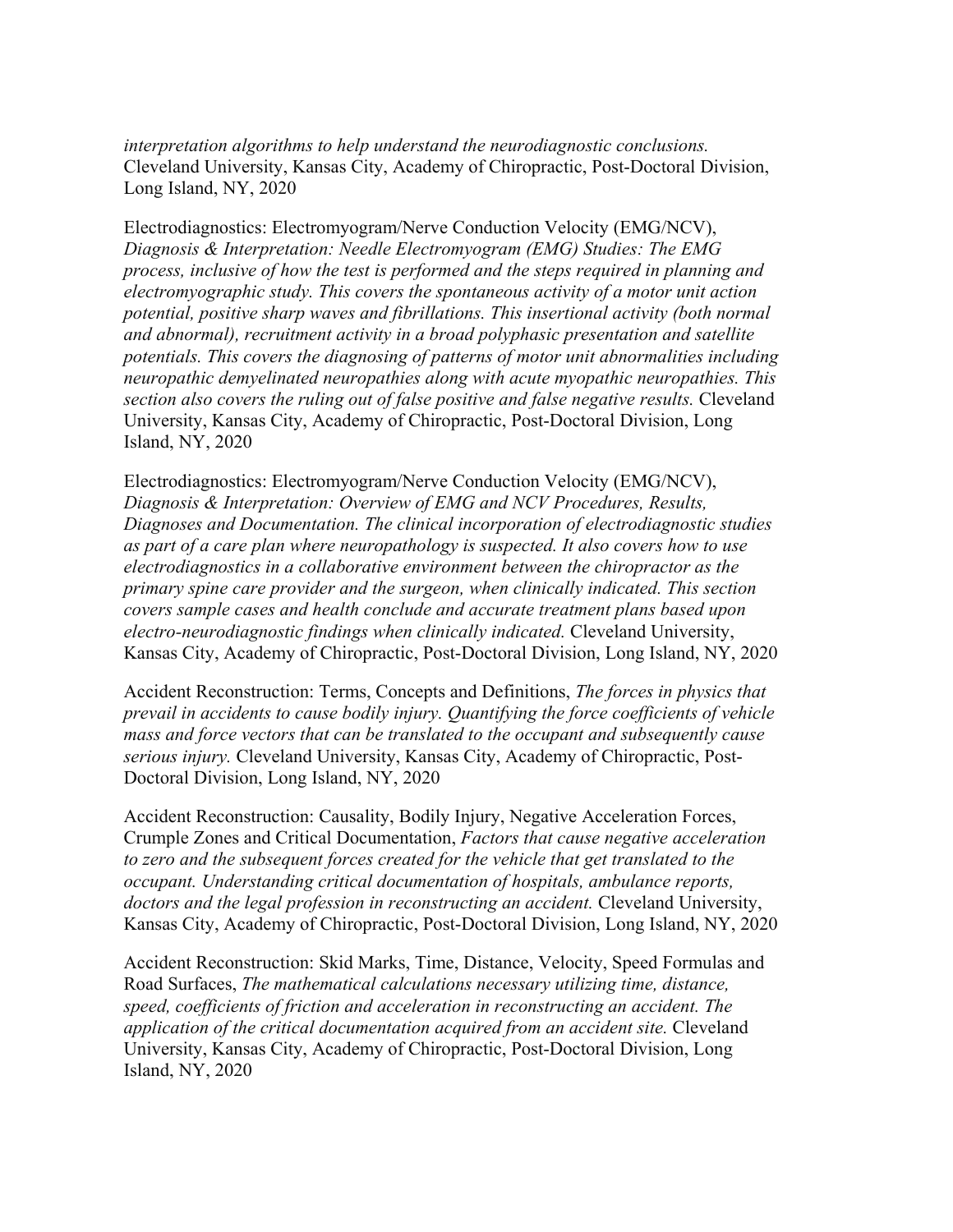Accident Reconstruction: Research, Causality and Bodily Injury, *Delta V issues correlated to injury and morality, side impact crashes and severity of injuries, event data recorder reports correlated to injury, frontal impact kinematics, crash injury metrics with many variables and inquiries related to head restraints.* Cleveland University, Kansas City, Academy of Chiropractic, Post-Doctoral Division, Long Island, NY, 2020

Spinal Biomechanical Engineering: Cartesian System. *The Cartesian Coordinate System from the history to the application in the human body. Explanation of the x, y, and z axes in both translation and rotations (thetas) and how they are applicable to the human biomechanics.* Cleveland University-Kansas City, ACCME Joint Providership with the State University of New York at Buffalo Jacobs School of Medicine and Biomedical Sciences, Academy of Chiropractic Post-Doctoral Division, Buffalo, NY, 2020

Spinal Biomechanical Engineering: Cervical Pathobiomechanics, *Spinal biomechanical engineering of the cervical and upper thoracic spine. This includes the normal pathobiomechanical movement of both the anterior and posterior motor units and normal function and relationship of the intrinsic musculature to those motor units. Nomenclature in reporting normal and pathobiomechanical findings of the spine.* Cleveland University-Kansas City, ACCME Joint Providership with the State University of New York at Buffalo Jacobs School of Medicine and Biomedical Sciences, Academy of Chiropractic Post-Doctoral Division, Buffalo, NY, 2020

Spinal Biomechanical Engineering: Lumbar Pathobiomechanics, *Spinal biomechanical engineering of the lumbar spine. This includes the normal and pathobiomechanical movement of both the anterior and posterior motor units and normal function and relationship of the intrinsic musculature to those motor units. Nomenclature in reporting normal and pathobiomechanical findings of the spine.* Cleveland University-Kansas City, ACCME Joint Providership with the State University of New York at Buffalo Jacobs School of Medicine and Biomedical Sciences, Academy of Chiropractic Post-Doctoral Division, Buffalo, NY, 2020

Spinal Biomechanics in Trauma, *to utilize whiplash associated disorders in various vectors of impact and whiplash mechanisms in determining pathobiomechanics. To clinically correlate annular tears, disc herniations, fractures, ligament pathology and spinal segmental instability as sequelae to pathobiomechanics from trauma. The utilization of digital motion x-ray in diagnosing normal versus abnormal facet motion along with case studies to understand the clinical application.* Cleveland University-Kansas City, ACCME Joint Providership with the State University of New York at Buffalo Jacobs School of Medicine and Biomedical Sciences, Academy of Chiropractic Post-Doctoral Division, Buffalo, NY, 2020

Spinal Biomechanical Engineering & Organizational Analysis, *Integrating spinal biomechanics and pathobiomechanics through digitalized analysis. The comparison of organized versus disorganized compensation with regional and global compensation.*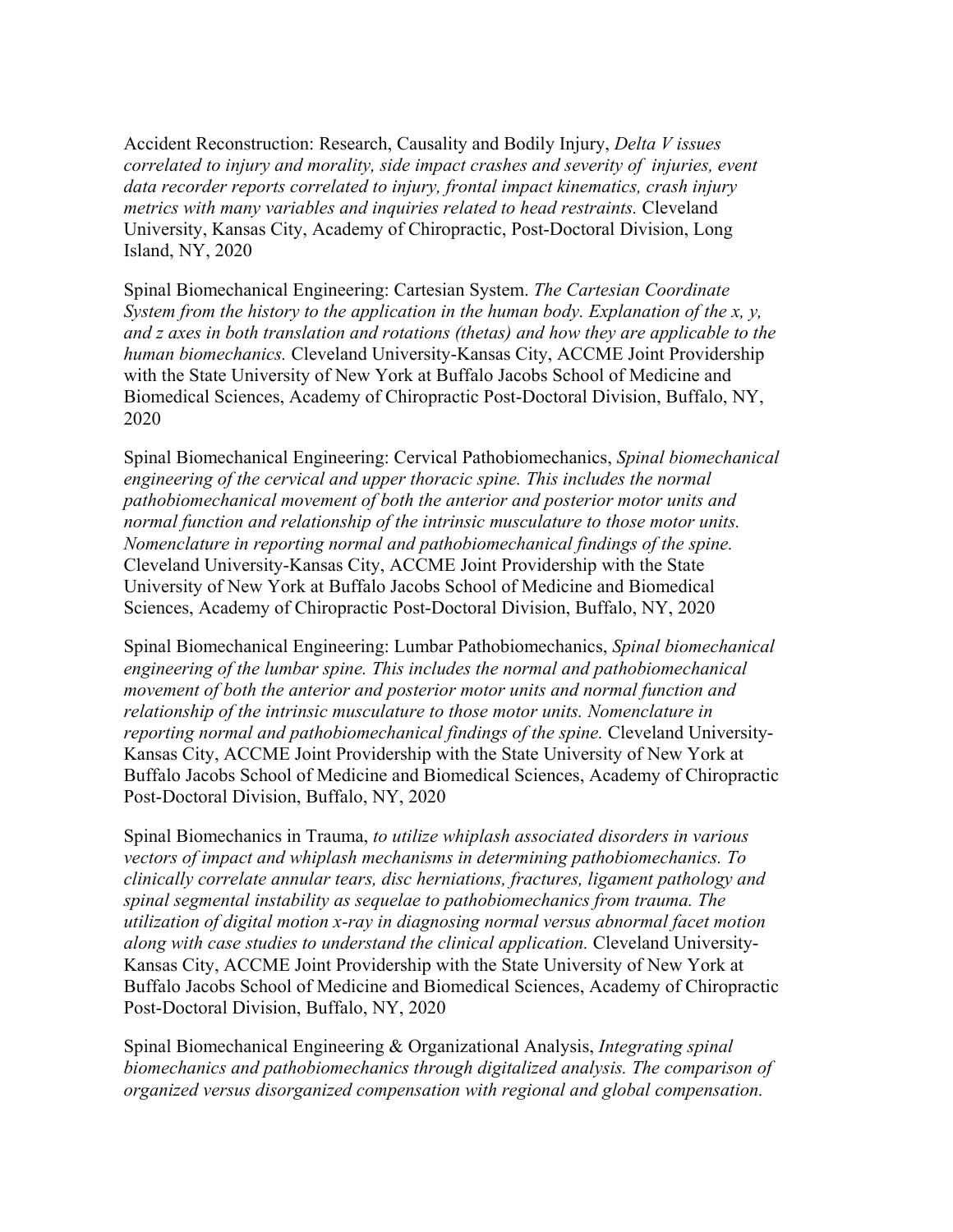*Correlation of the vestibular, ocular and proprioceptive neurological integration in the righting reflex as evidenced in imaging. Digital and numerical algorithm in analyzing a spine.* Cleveland University, Kansas City, AACME Joint Providership with the State University of New York at Buffalo Jacobs School of Medicine and Biomedical Sciences, Academy of Chiropractic Post-Doctoral Division, Buffalo, NY, 2020

Spinal Biomechanical Engineering: Cervical Digital Analysis, *Digitizing and analyzing the cervical spine in neutral, flexion and extension views to diagnose pathobiomechanics. This includes alteration of motion segment integrity (AMOSI) in both angular and transitional movement. Ligament instability/failure/pathology are identified all using numerical values and models. Review of case studies to analyze pathobiomechanics using a computerized/numerical algorithm.* Cleveland University-Kansas City, ACCME Joint Provership with the State University of New York at Buffalo Jacobs School of Medicine and Biomedical Sciences, Academy of Chiropractic Post-Doctoral Division, Buffalo, NY, 2020

Spinal Biomechanical Engineering: Lumbar Digital Analysis, *Digitalizing and analyzing the lumbar spine images to diagnose pathobiomechanics. This includes anterior and posterior vertebral body elements in rotational analysis with neutral, left and right lateral bending in conjunction with gate analysis. Ligament instability/failure//pathology is identified all using numerical values and models. Review of case studies for analysis of pathobiomechanics using a computerized/numerical algorithm along with corrective guidelines.* Cleveland University-Kansas City, ACCME Joint Providership with the State University of New York at Buffalo Jacobs School of Medicine and Biomedical Sciences, Academy of Chiropractic Post-Doctoral Division, Buffalo, NY 2020

Spinal Biomechanical Engineering: Full Spine Digital Analysis, *Digitalizing and analyzing the full spine images to diagnose pathobiomechanics as sequelae to trauma in relation to ligamentous failure and disc and vertebral pathology as sequelae. This includes anterior and posterior vertebral body elements in rotational analysis with neutral, left and right lateral bending in conjunction with gate analysis. Ligament instability/failure/pathology is identified all using numerical values and models. Review of case studies for analysis of pathobiomechanics using a computerized/numerical algorithm along with corrective guidelines.* Cleveland University-Kansas City, ACCME Joint Providership with the State University of New York at Buffalo Jacobs School of Medicine and Biomedical Sciences, Academy of Chiropractic Post-Doctoral Division, Buffalo, NY,2020

Spinal Trauma Pathology, Triage and Connective Tissue Injuries and Wound Repair, *Triaging the injure and differentially diagnosing both the primary and secondary complaints. Connective tissue injuries and wound repair morphology focusing on the aberrant tissue replacement and permanency prognosis potential.* Cleveland University-Kansas City, ACCME Joinr Providership with the State University of New York at Buffalo Jacobs School of Medicine and Biomedical Sciences, Academy of Chiropractic Post-Doctoral Division, Buffalo, New York, 2020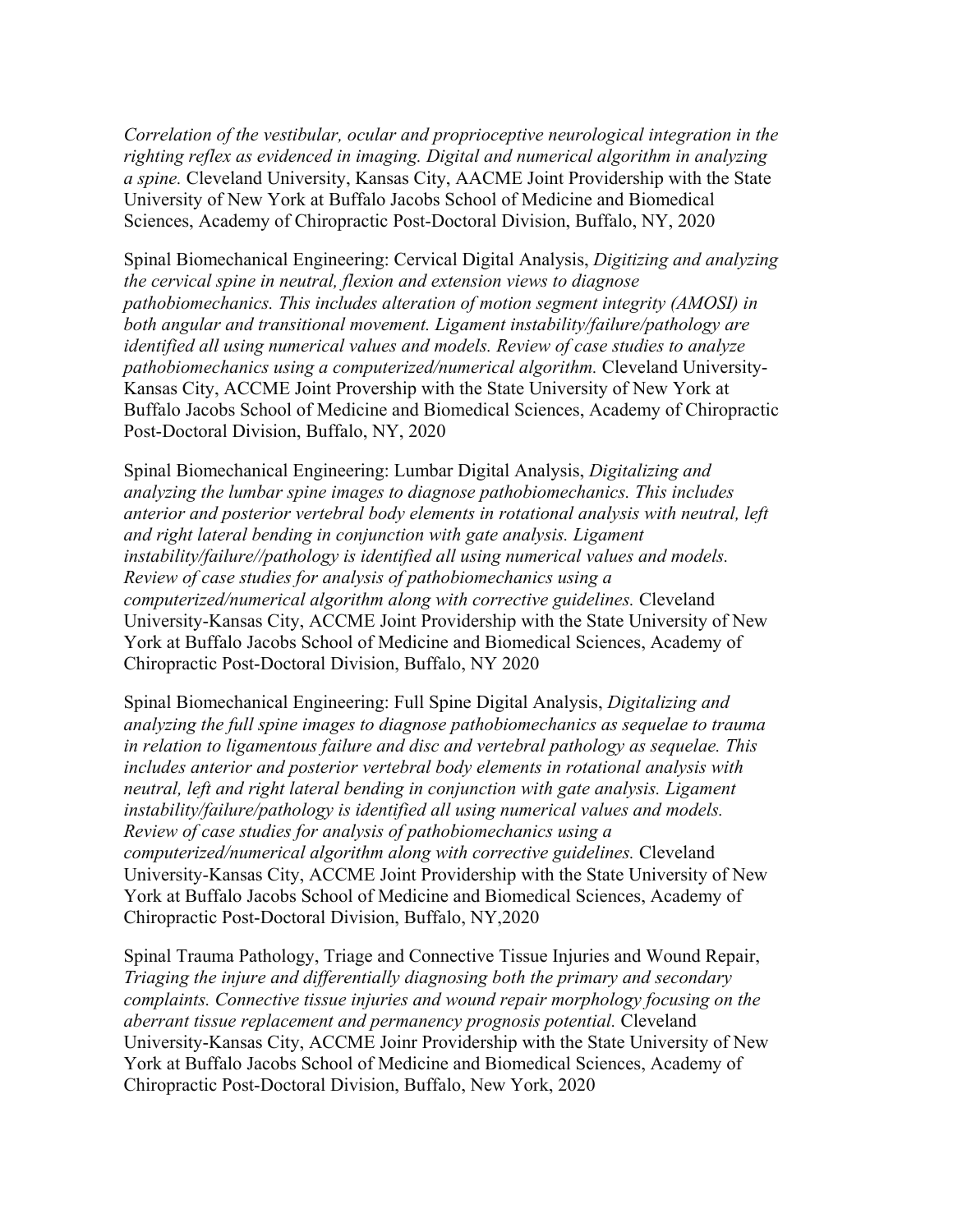Spinal Trauma Pathology, Ligament Anatomy and Injury Research and Spinal Kinematics, *Spinal ligamentous anatomy and research focusing on wound repair, future negative sequelae of abnormal tissue replacement and the resultant aberrant kinematics and spinal biomechanics of the spine.* Cleveland University-Kansas City, ACCME Joint Providership with the State University of New York at Buffalo Jacobs School of Medicine and Biomedical Sciences, Academy of Chiropractic Post-Doctoral Division, Buffalo, New York, 2020

Spinal Trauma Pathology, Spinal Biomechanics, Central Nervous System and Spinal Disc Nomenclature, *The application of spinal biomechanical engineering models in trauma and the negative sequelae it has on the central nervous system inclusive of the lateral horn, periaqueductal grey matter, thalamus and cortices involvement.* Cleveland University-Kansas City, ACCME Joint Providership with the State University of New York at Buffalo Jacobs School of Medicine and Biomedical Sciences, Academy of Chiropractic Post-Doctoral Division, Buffalo, New York, 2020

Spinal Trauma Pathology, Biomechanics of Traumatic Disc Bulge and Age Dating Herniated Disc Pathology, *The biomechanics of traumatic disc bulges as sequelae from trauma and the comorbidity of ligamentous pathology. Age-dating spinal disc pathology in accordance with Wolff's Law.* Cleveland University-Kansas City, ACCME Joint Providership with the State University of New York at Buffalo Jacobs School of Medicine and Biomedical Sciences, Academy of Chiropractic Post-Doctoral Division, Buffalo, NY, 2020

Spinal Trauma Pathology, Clinical Grand Rounds, *The review of case histories of mechanical spine pathology and biomechanical failures inclusive of case histories, clinical findings and x-ray and advanced imaging studies. Assessing comorbidities in the triage and prognosis of the injured.* Cleveland University-Kansas City, ACCME Joint Providership with the State University of New York at Buffalo Jacobs School of Medicine and Biomedical Sciences, Academy of Chiropractic Post-Doctoral Division, Buffalo, NY, 2020

Spinal Trauma Pathology, Research Perspectives, *The review of current literature standards in spinal trauma pathology and documentation review of biomechanical failure, ligamentous failure and age-dating disc pathology.* Cleveland University-Kansas City, ACCME Joint Providership with the State University of New York at Buffalo Jacobs School of Medicine and Biomedical Sciences, Academy of Chiropractic Post-Doctoral Division, Buffalo, NY, 2020

Impairment Rating, *The understanding and utilization of the protocols and parameters of the AMA Guide to the Evaluation of Permanent Impairment 6 th Edition. Spine, neurological sequelae, migraine, sexual dysfunction, sleep and arousal disorders, station and gait disorders and consciousness are detailed for impairment rating. Herniated discs, radiculopathy, fracture, dislocation and functional loss are also detailed in relation to impairment ratings.* Cleveland University-Kansas City, ACCME Joint Providership with the State University of New York at Buffalo Jacobs School of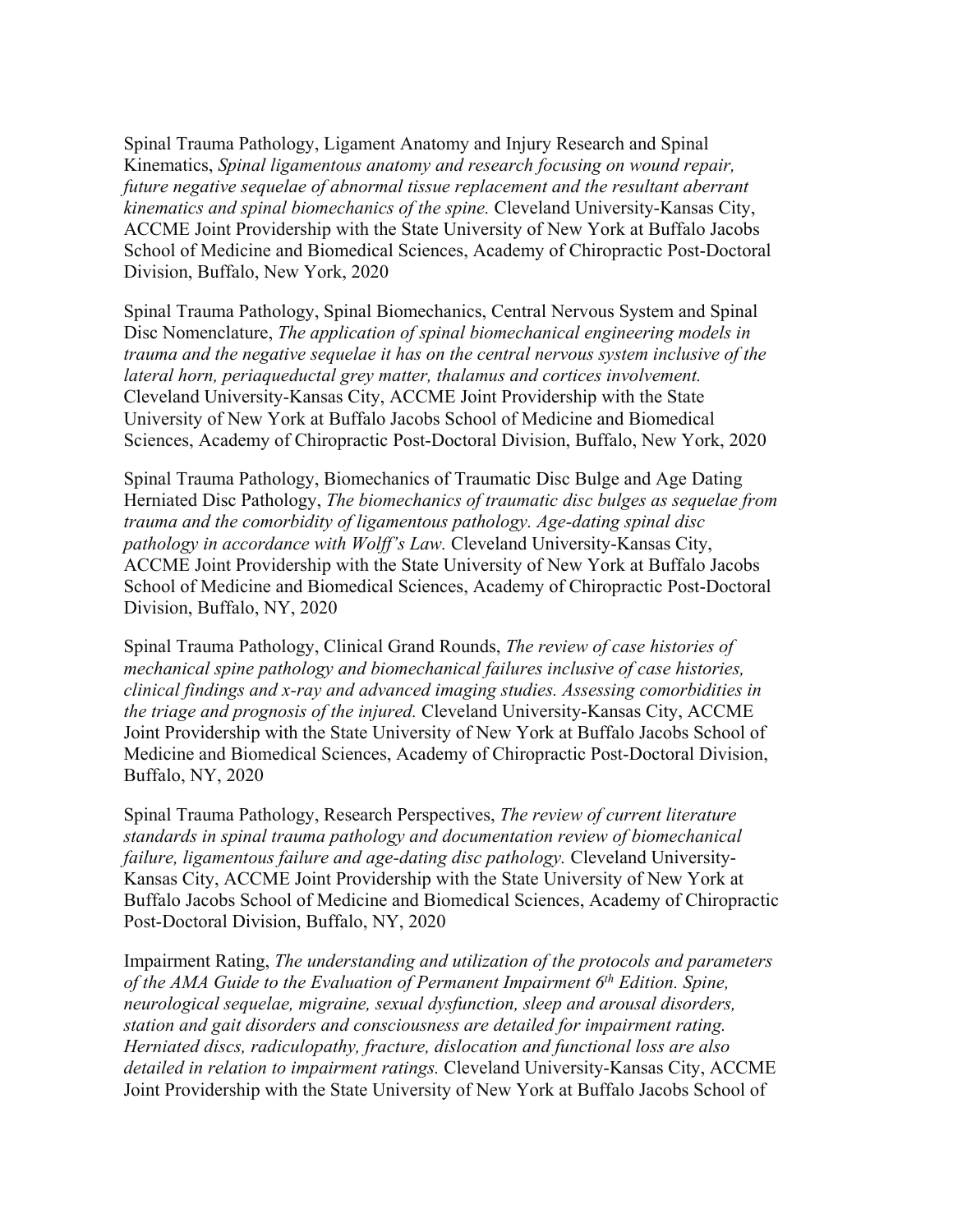Medicine and Biomedical Sciences, Academy of Chiropractic Post-Doctoral Division, Buffalo, NY, 2019

MRI History and Physics, *Magnetic fields T1 and T2 relaxations, nuclear spins, phase encoding, spin echo, T1 and T2 contrast, magnetic properties of metals and the historical perspective of the creation of NMR and MRI.* Cleveland University – Kansas City, AACME Joint Providership with the State University of New York at Buffalo Jacobs School of Medicine and Biomedical Sciences Academy of Chiropractic Post-Doctoral Division, Buffalo, NY, 2019

MRI Spinal Anatomy and Protocols*, Normal anatomy of axial and sagittal views utilizing T1, T2, 3D gradient and STIR sequences of imaging. Standardized and desired protocols in views and sequencing of MRI examination to create an accurate diagnosis in MRI.* Cleveland University – Kasnas City, AACME Joint Providership with the State University of New York at Buffalo Jacobs School of Medicine and Biomedical Sciences, Academy of Chiropractic Post-Doctoral Division, Buffalo, NY, 2019

MRI Disc Pathology and Spinal Stenosis*, MRI interpretation of bulged, herniated, protruded, extruded, sequestered and fragmented disc pathologies in etiology and neurological sequelae in relationship to the spinal cord and spinal nerve roots*. Cleveland University – Kansas City, AACME Joint Providership with the State University of New York at Buffalo Jacobs School of Medicine and Biomedical Sciences, Academy of Chiropractic Post-Doctoral Division, Buffalo, NY, 2019.

MRI Spinal Pathology, *MRI interpretation of bone, intradural, extradural, cord and neural sleeves lesions. Tuberculosis, drop lesions, metastasis, ependymoma, schwannoma and numerous other spinal related tumors and lesions.* Cleveland University – Kansas City, AACME Joint Providership with the State University of New York at Buffalo Jacobs School of Medicine and Biomedical Sciences, Academy of Chiropractic Post-Doctoral Division, Buffalo, NY, 2019

MRI Methodology of Analysis, *MRI interpretation sequencing of the cervical, thoracic and lumbar spine inclusive of T1, T2, STIR and 3D gradient studies to ensure the accurate diagnosis of the visualized.* Cleveland University – Kansas City, AACME Joint Providership with the State University of New York at Buffalo Jacobs School of Medicine and Biomedical Sciences, Academy of Chiropractic Post-Doctoral Division, Buffalo, NY, 2019

MRI Clinical Application, *The clinical application of the results of space occupying lesions. Disc and tumor pathologies and the clinical indications of manual adjustive therapies in the patient with spinal nerve root and spinal cord insult as sequelae.* Cleveland University – Kansas City, AACME Joint Providership with the State University of New York at Buffalo Jacobs School of Medicine and Biomedical Sciences, Academy of Chiropractic Post-Doctoral Division, Buffalo, NY, 2019

MRI Protocols Clinical Necessity, *MRI slices, views, T1, T2, STIF axial, stacking FFE, FSE and sagittal images. Clinical indication for the utilization of MRI and pathologies*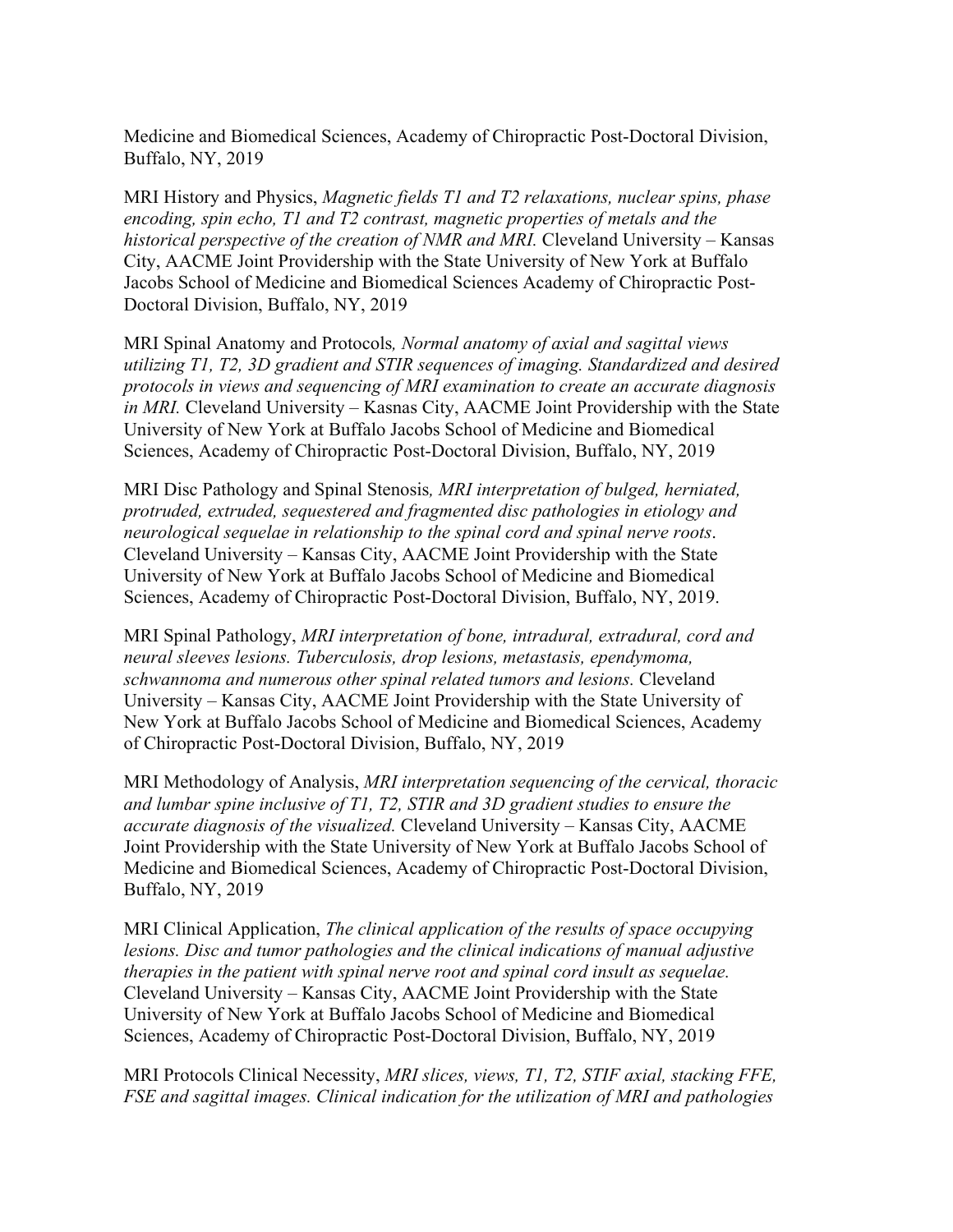*of disc in both trauma and non-trauma sequalae, including bulge, herniation, protrusion, extrusion and sequestration.* Cleveland University – Kansas City, AACME Joint Providership with the State University of New York at Buffalo Jacobs School of Medicine and Biomedical Sciences, Academy of Chiropractic Post-Doctoral Division, Buffalo, NY, 2019.

MRI Interpretation of Lumbar Degeneration/Bulges*, MRI slices, views T1, T2, STIR, axial, stacking, FFE, FSE, and sagittal images in the interpretation of lumbar degeneration. With the co-morbidities and complications of stenosis, pseudoprotrusions, cantilevered vertebrae, Schmorl's nodes and herniations. Central canal and cauda equina compromise interpretation with management.* Cleveland University – Kansas City, AACME Joint Providership with the State University of New York at Buffalo Jacobs School of Medicine and Biomedical Sciences, Academy of Chiropractic Post-Doctoral Division, Buffalo, NY, 2019.

MRI Interpretation of Lumbar Herniations, *MRI slices, views T1, T2, STIR axial, stacking, FFE, FSE and sagittal images in the interpretation of lumbar herniations. With the co-morbidities and complications of stenosis, pseudo-protrusions, cantilevered vertebrate, Schmol's nodes and herniations. Morphology of lumbar disc pathologies of central and lateral herniations, protrusions, extrusions, sequestration, focal and broad herniations are defined and illustrated. Central canal and cauda equina compromise interpretation with management.* Cleveland University – Kansas City, AACME Joint Providership with the State University of New York at Buffalo Jacobs School of Medicine and Biomedical Sciences, Academy of Chiropractic Post-Doctoral Division, Buffalo, NY, 2019.

MRI Interpretation of Cervical Degeneration/Bulges, *MRI slices, views, T1, T2, STIF axial, stacking, FFE, FSE and sagittal images in the interpretation of cervical degeneration. With the co-morbidities and complications of stenosis, pseudoprotrusions, cantilevered vertebrate, Schmol's nodes and herniations. Spinal cord and canal compromise interpretation with management.* Cleveland University – Kansas City, AACME Joint Providership with the State University of New York at Buffalo Jacobs School of Medicine and Biomedical Sciences, Academy of Chiropractic Post-Doctoral Division, Buffalo, NY, 2019.

MRI Interpretation of Cervical Herniations, *MRI slices, views T1, T2, STIR Axial, FFE, FSE and sagittal images in interpretation of lumbar herniations. With the comorbidities and complications of stenosis, pseudo-protrusions, cantilevered vertebrate, Schmol's nodes and herniations. Morphology of lumbar disc pathologies of central and lateral herniations, protrusions, extrusions, sequestrations, focal and broad based herniations are define and illustrated. Spinal cord and canal compromise interpretation with management.* Cleveland University – Kansas City, AACME Joint Providership with the State University of New York at Buffalo Jacobs School of Medicine and Biomedical Sciences, Academy of Chiropractic Post-Doctoral Division, Buffalo, NY, 2019.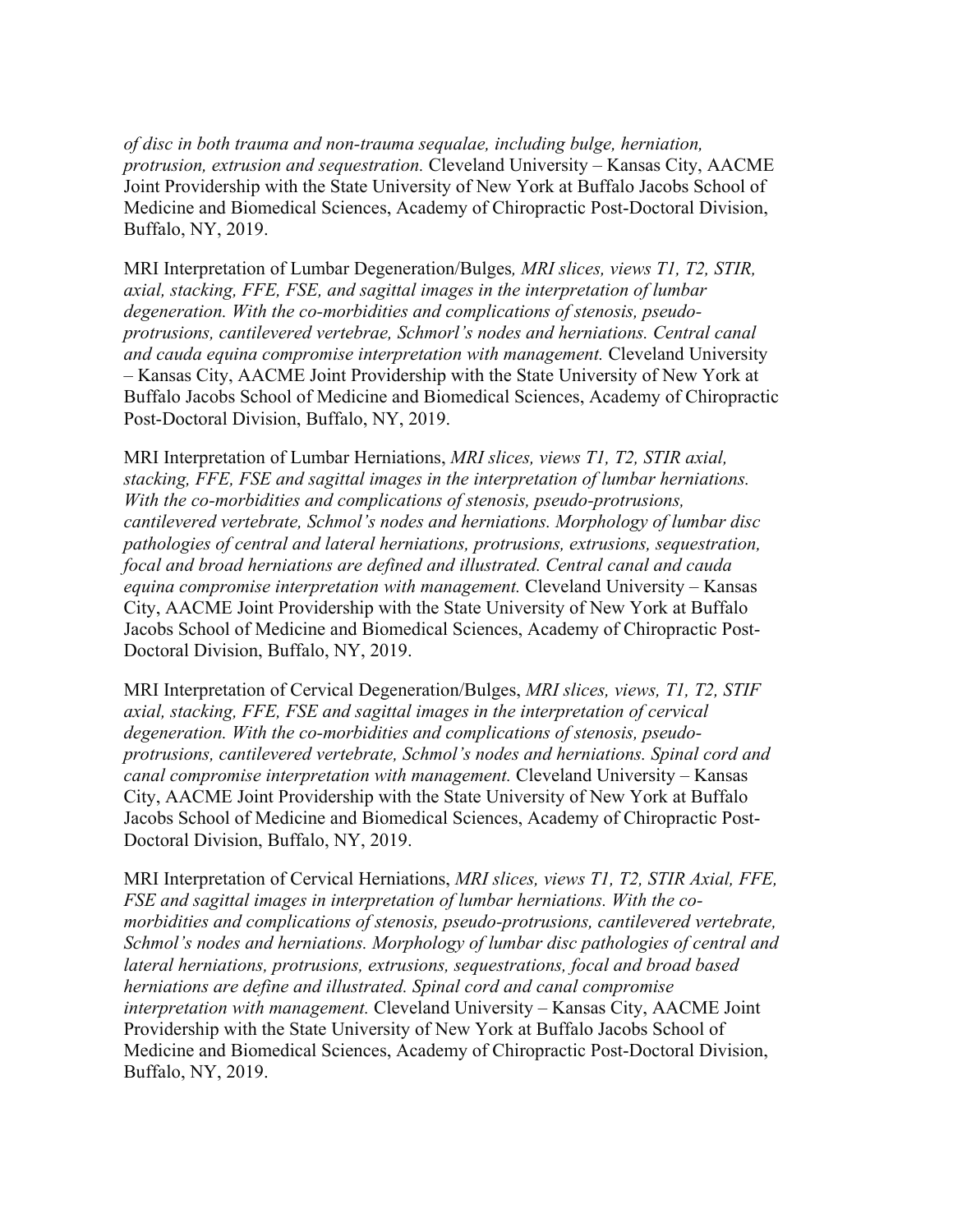MRI Interpretation of Degenerative Spine and Disc Disease with Overlapping Traumatic Insult to Spine and Disc, *MRI slices, views, T1, T2, STIR, Axial, FFE, FSE and sagittal images in the interpretation of degenerative spondylolisthesis, spinal canal stenosis, Modic type 3 changes, central herniations, extrusions, compressions, nerve root compressions, advanced spurring and thecal sac involvement from an orthopedic, emergency rooms, chiropractic, neurological, neurosurgical, physical medicine perspective*. Cleveland University – Kansas City, AACME Joint Providership with the State University of New York at Buffalo Jacobs School of Medicine and Biomedical Sciences, Academy of Chiropractic Post-Doctoral Division, Buffalo, NY, 2019.

Neurodiagnostics, Imaging Protocols and Pathology of the Trauma Patient, *An in-depth understanding of the protocols in triaging and reporting the clinical findings of the trauma patient. Maintaining ethical relationships with the medical-legal community*. Cleveland University - Kansas City, Academy of Chiropractic Post-Doctoral Division, Long Island, NY, 2019

Diagnostics, Risk Factors, Clinical Presentation and Triaging the Trauma Patient*, An extensive understanding of the injured with clinically coordinating the history, physical findings and when to integrate neurodiagnostics. An understanding on how to utilize emergency room records in creating an accurate diagnosis and the significance of "risk factors" in spinal injury.* Cleveland University - Kansas City, Academy of Chiropractic Post-Doctoral Division, Long Island, NY 2019

Crash Dynamics and Its Relationship to Causality, *An extensive understanding of the physics involved in the transference of energy from the bullet car to the target car. This includes G's of force, newtons, gravity, energy, skid marks, crumple zones, spring factors, event data recorder and the graphing of the movement of the vehicle before, during and after the crash. Determining the clinical correlation of forces and bodily injury.* Cleveland University - Academy of Chiropractic Post-Doctoral Division, Long Island, NY 2019

MRI, Bone Scan and X-Ray Protocols, Physiology and Indications for the Trauma Patient, *MRI interpretation, physiology, history and clinical indications, bone scan interpretation, physiology and clinical indications, x-ray clinical indications for the trauma patient.* Cleveland University - Kansas, City, Academy of Chiropractic Post-Doctoral Division, Long Island, NY 2019

Neurodiagnostic Testing Protocols, Physiology and Indications for the Trauma Patient, *Electromyography (EMG), Nerve Conduction Velocity (NCV), Somato Sensory Evoked Potential (SSEP), Visual Evoked Potential (VEP), Brain Stem Auditory Evoked Potential (BAER) and Visual-Electronystagmosgraphy (V-ENG) interpretation, protocols and clinical indications for the trauma patient.* Cleveland University - Kansas City, Academy of Chiropractic Post-Doctoral Division, Long Island, NY 2019

Documentation and Reporting for the Trauma Victim*, Understanding the necessity for*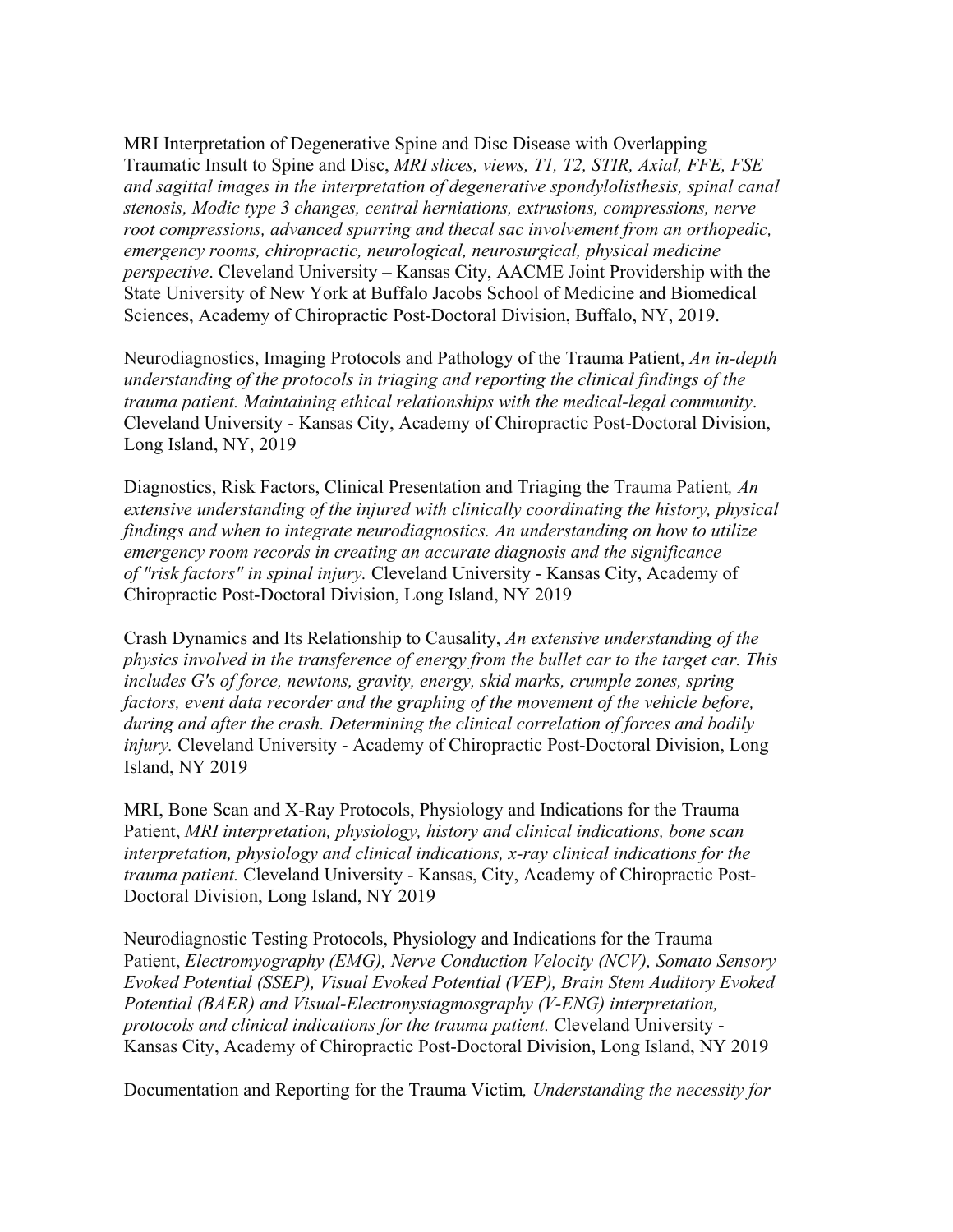*accurate documentation and diagnosis utilizing the ICD-9 and the CPT to accurately describe the injury through diagnosis. Understanding and utilizing state regulations on reimbursement issues pertaining to healthcare.* Cleveland University - Kansas City, Academy of Chiropractic Post-Doctoral Division, Long Island, NY 2019

Documenting Clinically Correlated Bodily Injury to Causality, *Understanding the necessity for accurate documentation, diagnosis and clinical correlation to the injury when reporting injuries in the medical-legal community. Documenting the kinesiopathology, myopathology, neuropathology, and pathophysiology in both a functional and structural paradigm.* Cleveland University - Kansas City, Academy of Chiropractic Post-Doctoral Division, Long Island, NY 2019

Trends in Spinal Treatment, *Migration of spinal care for mechanical spine issues from hospitals and medical specialists to trauma qualified chiropractors based upon published outcomes. Utilizing imaging studies in spinal biomechanics, pain models and clinical outcomes to determine a conclusive diagnosis, prognosis and treatment plan for triaging in a collaborative environment.* Cleveland University Kansas City, Chiropractic and Health Sciences, Academy of Chiropractic Post-Doctoral Division, Long Island, NY 2019

Neurology of Spinal Biomechanics, *Understanding the normal of spinal biomechanics and the neurotransmitters required for homeostasis. The interconnected role of Pacinian Corpuscles, Ruffini Corpuscles, Golgi Organ Receptors, Nociceptors, Proprioreceptors and Mechancoreceptors in maintaining sagittal and axial alignment in the presence of mechanical pathology.* Cleveland University Kansas City, Chiropractic and Health Sciences, Academy of Chiropractic Post-Doctoral Division, Long Island, NY 2019

MRI Age-Dating of Herniated Discs, *The literature, academic and clinical standards to age-date herniated discs. The clinical correlation the pain patters with advanced imaging finings of bone edema, spurs based upon the Piezoelectric effect fo remodeling, high signal on T2 weighted images, Vacuum Discs and disc heights in determining the time frames of the etiology of the spinal disc pathology.* Cleveland University Kansas City, Chiropractic and Health Sciences, Academy of Chiropractic Post-Doctoral Division, Long Island, NY 2019

Creating Ethical Collaborative and Medical-Legal Relationships, *Understanding the timely triage necessities based upon clinical and imaging outcomes and the documentation required for collaborative physicians to continue care. Ensuring that the documentation is complete, reflective of services rendered and clear for third party consideration in an admissible format to considered in a medical-legal environment.* Cleveland University Kansas City, Chiropractic and Health Sciences, Academy of Chiropractic Post-Doctoral Division, Long Island, NY 2019

Central Innervation of Spinal Biomechanical Engineering, Understanding the lateral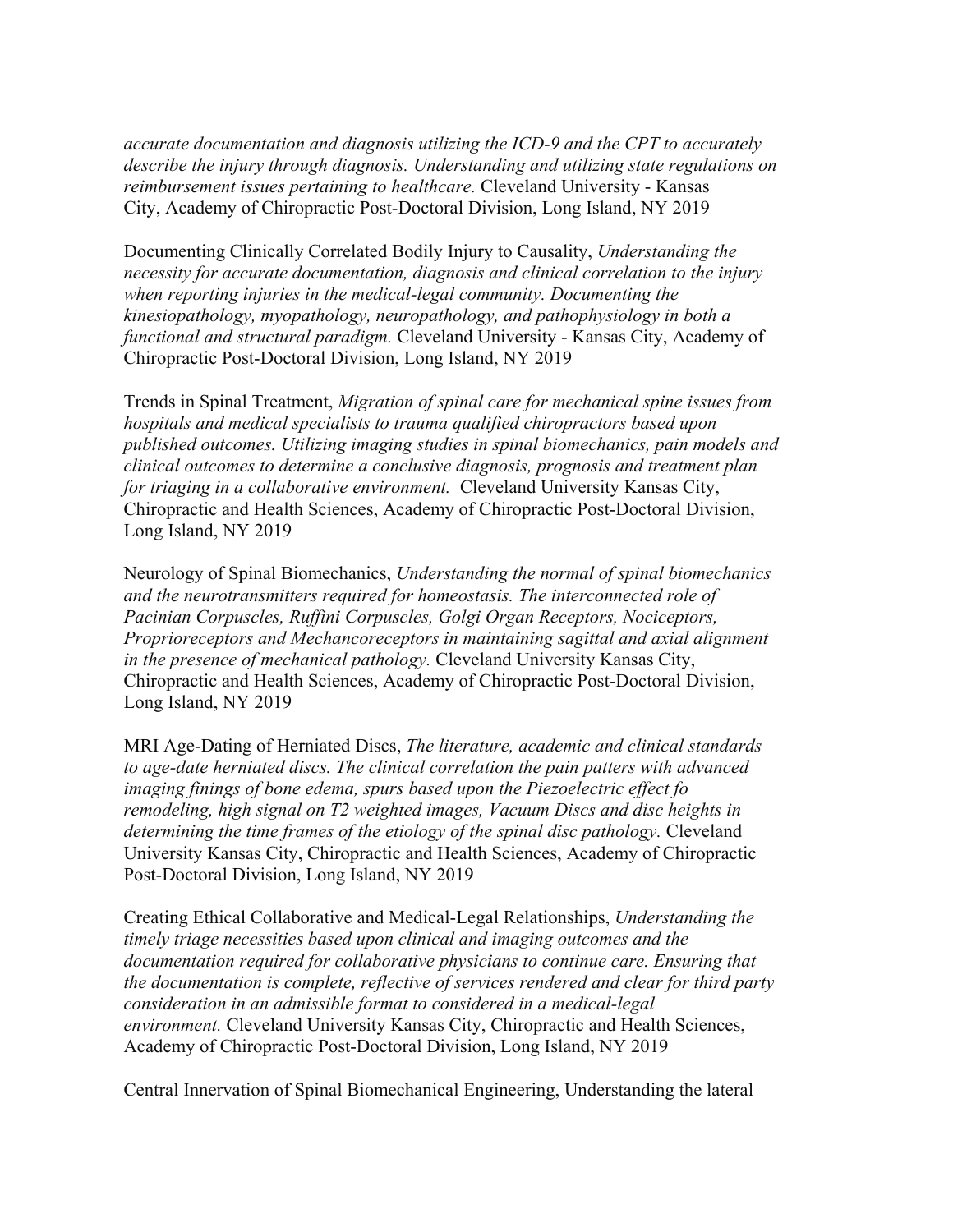and ventral horn's innovations of *Pacinian Corpuscles, Ruffini Corpuscles, Golgi Organ Receptors, Nociceptors, Proprioreceptors and Mechancoreceptors and the pathways through the spinal thalamic tracts through the periaqueductal region, the Thalamus into the Occipital, pre-frontal, sensory and motor cortexes and the efferently back through the Thalamus to disparate regions in creating spinal homeostasis, Pacinian Corpuscles, Ruffini Corpuscles, Golgi Organ Receptors, Nociceptors, Proprioreceptors and Mechancoreceptors.* Cleveland University Kansas City, Chiropractic and Health Sciences, Academy of Chiropractic Post-Doctoral Division, Loing Island, NY, 2019

Identifying Spinal Pathology of MRI, *Utilizing T1, T2, STIR and Gradient studies in determining myelomalacia, intra and extra-dural tumors and systemic disease patterns affecting the spinal cord. When to use contrast post-operatively in identifying discal structures vs. adhesions on postoperative advanced imaging. MRI Interpretation of herniated, circumferential bulges, focal bulges, protruded, extruded, comminuted, sequestered and fragmented discs. When to consider a neurosurgical consultation based upon the correlation of imaging and clinical findings.* Cleveland University Kansas City, Chiropractic and Health Sciences, Academy of Chiropractic Post-Doctoral Division, Loing Island, NY, 2019

Impairment Rating, Understanding utilization of the protocols and parameters of the AMA Guide to the Evaluation of Permanent Impairment 6th Edition. Spine, neurological sequelae, migraine, sexual dysfunction, sleep and arousal disorders, station and gait disorders and consciousness are detailed for impairment rating. Herniated discs, radiculopathy, fracture, dislocation, and functional loss are also detailed in relation to impairment ratings. Cleveland University - Kansas City, ACCME Joint Providership with the State University of New York Buffalo Jacobs School of Medicine and Biomedical Sciences, Academy of Chiropractic Post-Doctoral Buffalo, NY, 2019

Computerized Mensuration of Spinal Biomechanical Pathology, *Understanding the algorithmic interpretation of spinal biomechanical pathology in a 3-D model and creating treatment plans, impairment ratings and teaching models based upon the vertebral motor unit angles. Determining sagittal and axial alignments in creating a normative baseline for treatment goals and outcomes.* Cleveland University - Kansas City, Academy of Chiropractic Post-Doctoral Division, Long Island NY, 2019

Neurosurgical-Chiropractic Collaboration on Spinal Pathology, *Utilizing x-ray, MRI and other modalities of advanced imaging in conjunction with spinal biomechanical failure and clinical evaluation to collaboratively create treatment protocols for patients in both the operative and non-operative cases. Determining the boundaries of scope of care for both the chiropractor and neurosurgeon based upon a definitive diagnosis of the mechanical vs. an anatomical lesion*. Cleveland University - Kansas City, Academy of Chiropractic Post-Doctoral Division, Long Island NY, 2019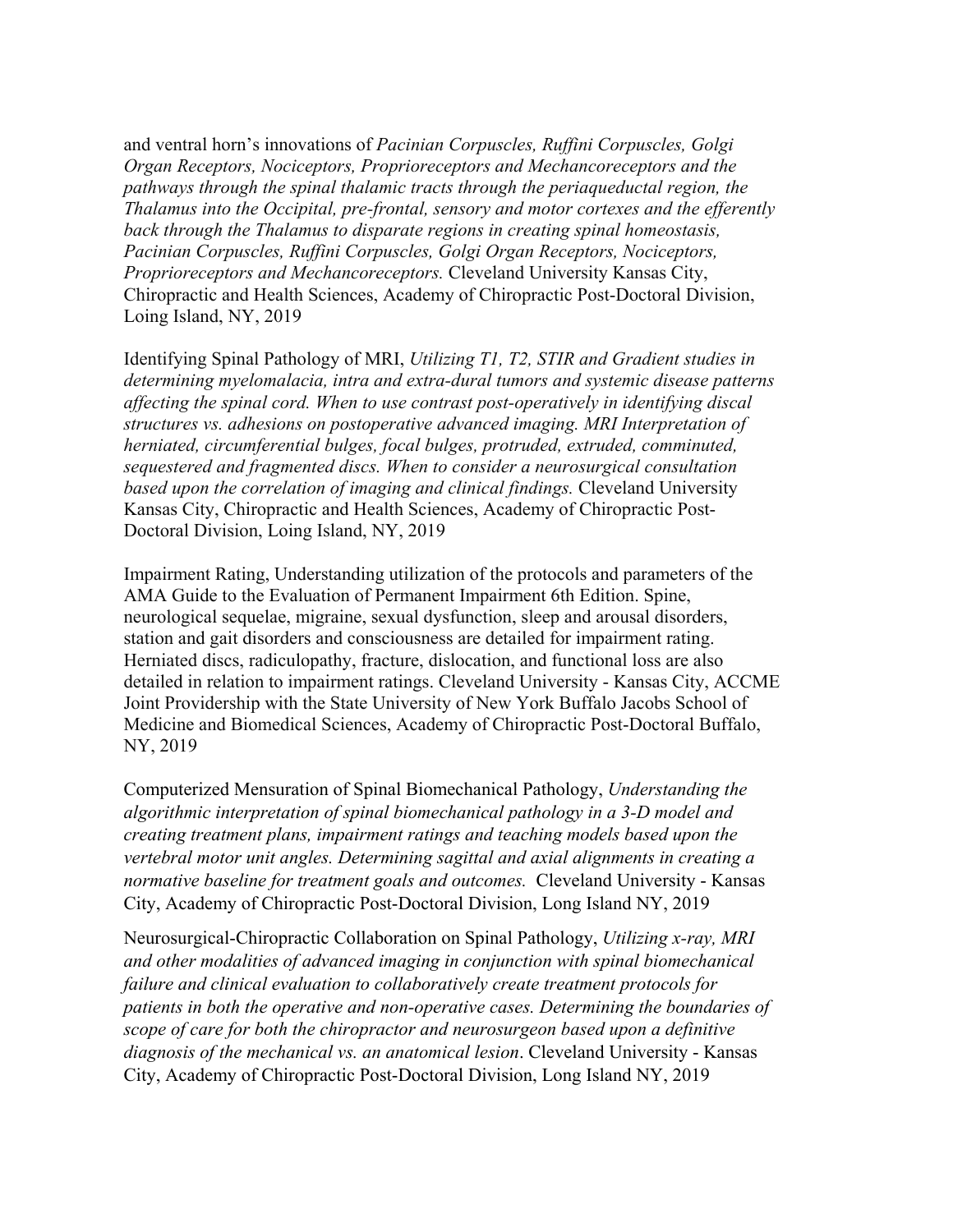Documentation and Ethics in Medical-Legal Relationships, *Creating ethical relationships based upon accurate documentation reflective of the casually related condition of the injured. Ensuring accepted credentials of the doctor based upon Voir Dire standards reflected in an admissible curriculum vitae. How to present demonstrative documentation in the courts reflective of the patient's pathology.* Cleveland University - Kansas City, Academy of Chiropractic Post-Doctoral Division, Long Island NY, 2019

Coding, Documentation and Compliant Coding, *Ensuring the correct codes are utilized in an evaluation and management encounter. The correct elements are utilized to support the level of E&M coded along with a self-audit program to ensure ethical billing occurs. Guidelines for history of present illness, primary complaint, review of systems, family, social and past histories are discussed and how to document the same.* Cleveland University - Kansas City, Academy of Chiropractic Post-Doctoral Division, Long Island NY, 2019

Certification, Instrument Assisted Soft Tissue Mobilization Certification, *Instrument Assisted Soft Tissue Mobilization (IASTM) Attendees will learn to treat Fascial Dysfunction, now a widely recognized as a pain generator and cause of many tissue extensibility problems. Through clinical research, instrument-assisted techniques have been demonstrated to have a beneficial effect on the management of pathological adhesions and in speeding up healing rates.* Vynne Education, Philadelphia, PA, 2017

Certification, Nerve Conduction Velocity and EMG Testing, Certification in Nerve Conduction Velocity and EMG Testing. Provides education regarding the performance of basic nerve conduction studies and needle EMG on patients referred for this specialty practice. **Attendees will learn** additional (technically more difficult) nerve tests that increase the depth and diagnostic power of an EMG/NCV test. AACE American Academy of Clinical Electrodiagnosis, Anthony Esposito, D.C., Mike Lescallatte, DPT, MPT, ECS, Stanton Island NY, 2017.

Certification, Nerve Conduction Velocity and EMG Testing, Certification in Nerve Conduction Velocity and EMG Testing. An in-depth sponsorship program reviewing diagnostic procedures, how to perform upper and lower extremity nerve conduction studies and how to operate state of the art EMG equipment. All procedures and testing were taught utilizing medical guidelines and protocols*.* Empire Medical Training, Inc. Fort Lauderdale, Florida. January 2017

Certification, X-Ray Imaging, Granted by Matthew McIlrath DC, C.M.U.A./Pres DCS, Delaware Chiropractic Society, 2015

Certification. Doctor of the Future: The Seven Pillars of Health Dr. Stuart White, Continuing Education Seminar. 2011

Whiplash Injury BioMechanics, Accidents and Traumology, Understanding the Biomechanics, Injury Mechanisms, Epidemiology, a study of the essentials of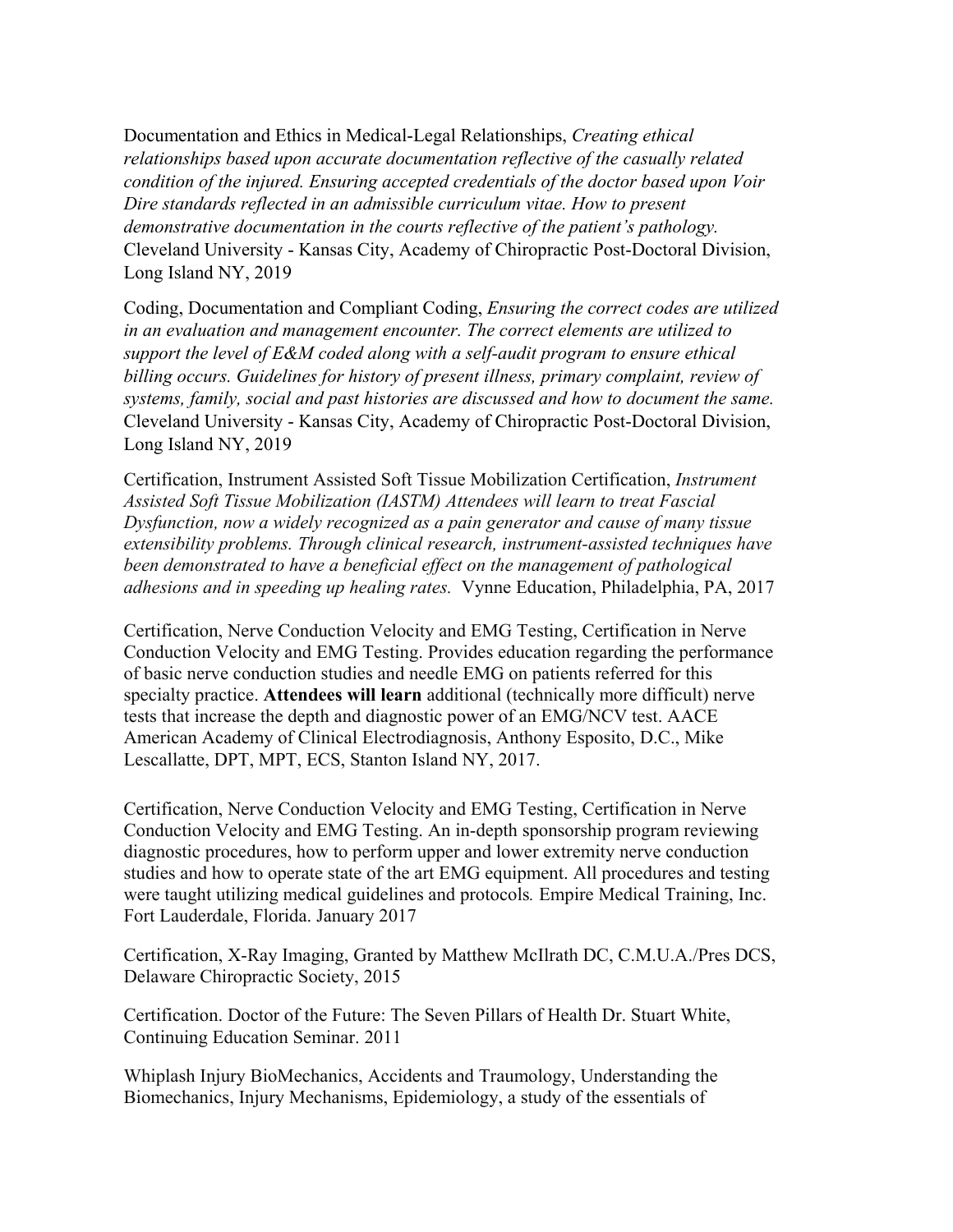reconstruction of low speed rear impact crashes (LOSRIC). Spine Research Institute of San Diego Inc. Coronado, CA., Southern California University of Health Sciences. 2011

Whiplash Injury BioMechanics, Accidents and Traumology, Attendees reviewed sophisticated and accurate methods currently available about the limitations of reconstruction in this special area of low speed crash, Newton's Laws of Motion, vehicle dynamics, conservation of linear momentum methods, restitution and energy methods, barrier equivalent methods, computer methods, and the practical application of those laws to the understanding vehicle dynamics and occupant kinematics. The course also reviewed the properties of discs, ligaments, muscle and bone, as well as the normal motion of the cervical spine. Soft tissues have viscoelastic material properties which is key to understanding injury mechanisms. Reviewed the concepts of couple intersegmental and paradoxic motion. Spine Research Institute of San Diego Inc. Coronado, CA., Southern California University of Health Sciences. 2011

Whiplash Injury BioMechanics, Accidents and Traumology, The Attendees Learned - A study of widely adopted cervical acceleration/deceleration (CAD) or whiplashassociated or WAD) grading system which was developed more than a decade ago. This grading system, which has now been validated in numerous studies, provides the basis for effective intervention and for prognostication. Spine Research Institute of San Diego Inc. Coronado, CA., Southern California University of Health Sciences. 2011

Whiplash Injury BioMechanics, Accidents and Traumology, The Attendees reviewed the substantial international literature, including the latest crash data of real world crashes obtained from on-board black boxes. The instructor develops from this analysis as well as published research, a risk estimate for adults and children, incidence rates, and the prevalence of chronic pain in the U.S. attributable to motor vehicle trauma. With the confusion and misinformation that exist regarding low speed crashes, amounts of property damage and relative risk, Dr. Croft is careful to clarify these issues in detail. Spine Research Institute of San Diego Inc. Coronado, CA., Southern California University of Health Sciences. 2011

Whiplash Injury BioMechanics, Accidents and Traumology, Understanding the nomenclature and velocity change (delta V), barrier velocity, and the ways in which velocity, time, and acceleration interact to affect the risk for occupant injury. Dr. Croft then takes attendees on a exploration of our current knowledge based on mathematical models, animal experiments (including porcine experiments from whence the neck injury criterion (NIC) was proposed) cadaver experiments (where many recent discoveries have been made). Dummy experiments (including those of the newest rear impact dummies or RID, which have been tested at the Spine research Institute of San Diego by Dr. Croft and others) and, finally the numerous human subject volunteer crash tests). Discuss crash vectors, the important vehicle and subject parameters which unintended effects in low speed crashes, head restraints, seat backs air bags, and other safety systems and how they modify injury risk and severity. Also, attendees will learn the general sequence of kinematic events CAD injury and their relative timing, the head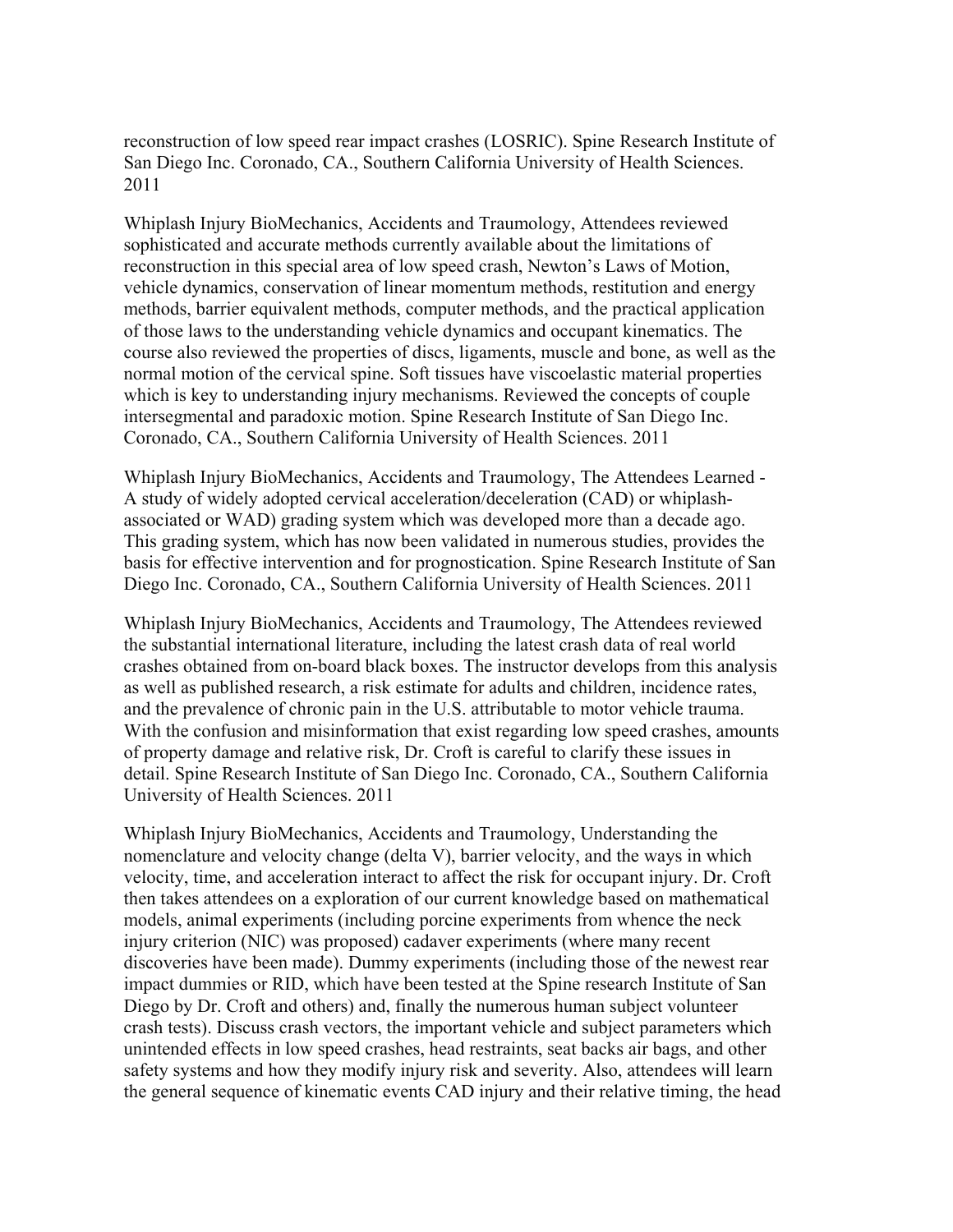injury criterion (HIC) the neck injury criterion (NIC), and other important injury assessment reference values (IARV). Spine Research Institute of San Diego Inc. Coronado, CA., Southern California University of Health Sciences. 2011

Whiplash Injury BioMechanics, Accidents and Traumology, A discussion of soft and hard tissue resulting from whiplash, including data obtained from experimental animal research and surgical and autopsy findings. Fractures (stable and unstable), dislocations, and the broad range of soft tissue lesions, Acceleration/Deceleration injuries will be discussed in the context of mechanism of injury and vectored-based occupant kinematics. This includes an explanation for most of the common components of Acceleration/Deceleration injuries including headache, various types of neck and back pain, shoulder and upper extremity pain, lower extremity pain, neurological syndromes, dizziness/lightheadness, vertigo, visual disturbances, cognitive and endocrinological disorders and explores the common phenomenon of delayed onset of symptomatology. Spine Research Institute of San Diego Inc. Coronado, CA., Southern California University of Health Sciences. 2011

Whiplash Injury BioMechanics, Accidents and Traumology, Common syndromes associated with whiplash include cognitive disorders, usually resulting from mild traumatic brain injury (MTBI), post-concussion syndrome (PCS), thoracic outlet syndrome (TOS) joint disorder, carpal tunnel syndrome (CTS), posttraumatic headache, myofascitis, and numerous other less common conditions. Common symptoms of whiplash are explained and those conditions that remain poorly understood. Dr. Croft will discussed the relevant literature and described the best and most current hypothesis. Dr. Croft provided extensive detail on the subject of MTBI, resulting from this all too common, but poorly understood, condition. Headaches are discussed in the context of current classification systems, including that of the International Headache Society. Long-term consequences of MTBI in children and adults were also discussed. Spine Research Institute of San Diego Inc. Coronado, CA., Southern California University of Health Sciences. 2011

Whiplash Injury BioMechanics, Accidents and Traumology, Two most common forms of posttraumatic muscle disorder: myofascittis and fibromyalgia, going into detail about their respective diagnostic methods and criteria, such as those American College of Rheumatology. Dr. Croft provided a historical account of the controversial area, beginning with Virchow in 1852, and ending with the latest research findings. Spine Research Institute of San Diego Inc. Coronado, CA., Southern California University of Health Sciences. 2011

Whiplash Injury BioMechanics, Accidents and Traumology, Neurogenic pain, i.e., the pain that is conducted from peripheral nociceptor to dorsal root ganglion, to spinal cord and eventually to the somatosensory cortex via the lateral spinothalamic tracks and thalamus. Spine Research Institute of San Diego Inc. Coronado, CA., Southern California University of Health Sciences. 2011

Whiplash Injury BioMechanics, Accidents and Traumology, A study of the recovery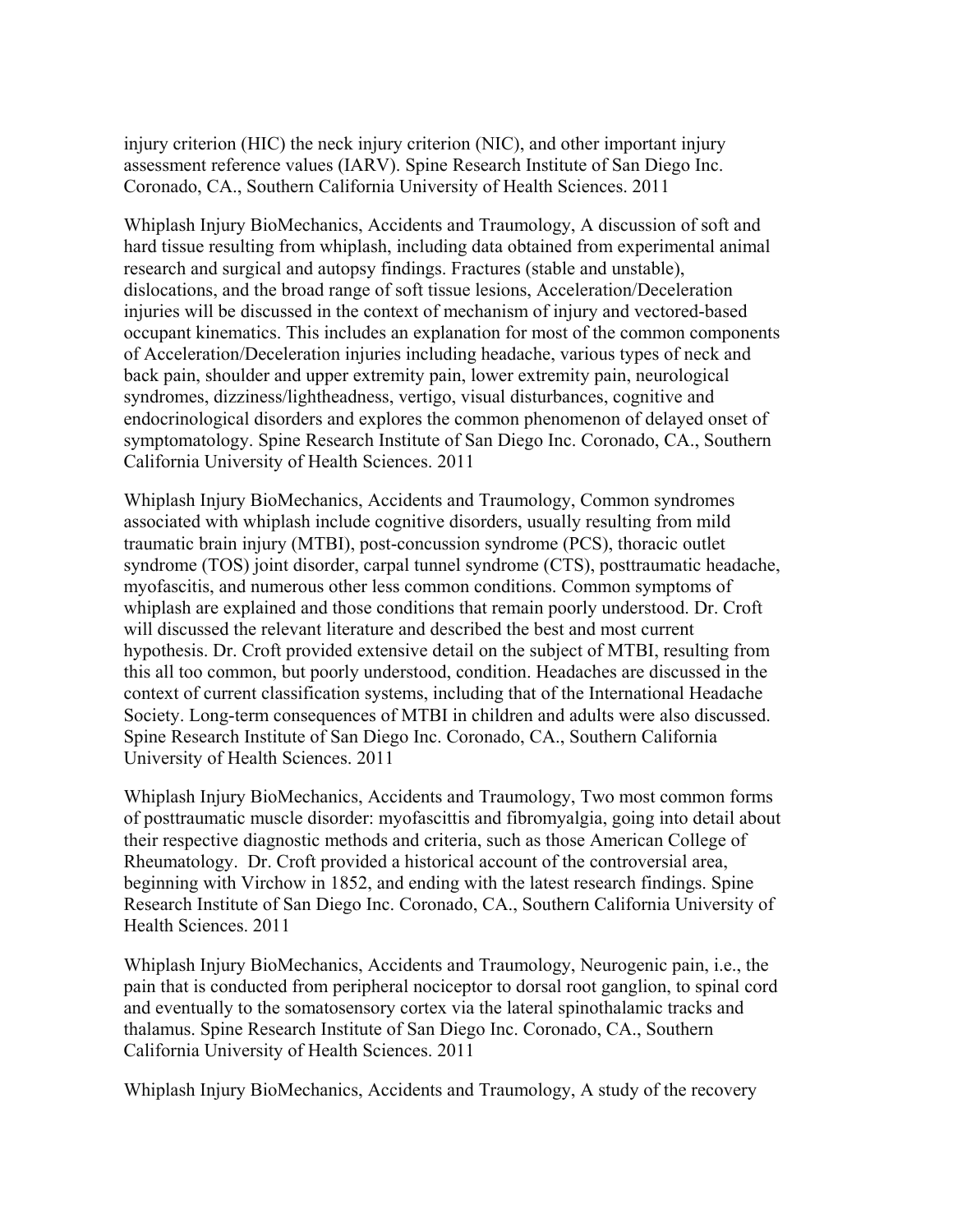from acceleration/deceleration injuries, the preponderance of the evidence is clear and unambiguous. Dr. Croft reviewed the substantial outcome literature and statistics in detail, and presented not only a thorough meta-analysis of it, but also developed a comprehensive risk analysis methodology. Spine Research Institute of San Diego Inc. Coronado, CA., Southern California University of Health Sciences. 2011

Whiplash Injury BioMechanics, Accidents and Traumology, Attendees will learn to use a standardized form. In cases in which permanent residuals result, it is important to make determination concerning apportionment of any pre-existing disability that may have been present. Spine Research Institute of San Diego Inc. Coronado, CA., Southern California University of Health Sciences. 2011

Whiplash Injury BioMechanics, Accidents and Traumology, Attendees will review all of the important general, and special examination procedures and methods, including neurological (sensory, deep tendon and superficial reflexes, motor, visual and coordination), orthopedic and cognitive examination methods. Attendees will learn the use of the SCL-90-R and all of is dimensions, the post-concussion syndrome examination and vestibular tests. Musculoskeletal exam procedures, special tests, such as those for the TM joint, CTS, and TOS; tests to rule out malingering (including the AMA's methods of assessing repetitive ranges of motion vs. the coefficient of variation methods and the scientific way of estimating probably normal ranges of motion using published regression equations. Spine Research Institute of San Diego Inc. Coronado, CA., Southern California University of Health Sciences. 2011

Whiplash Injury BioMechanics, Accidents and Traumology, Attendees will learn guideline-based radiographic procedures in terms of what views to obtain and when. Discuss the sensitivity and specificity of radiography in terms of is limitations in the diagnosis of both fractures and soft tissue injury, comparing emergency department films (e.g., cross-table laterals) with clinic based-films (e.g., standing 7-view studies) Spine Research Institute of San Diego Inc. Coronado, CA., Southern California University of Health Sciences. 2011

Whiplash Injury BioMechanics, Accidents and Traumology, CT Technology testing in the acute situation for conditions such as serious brain trauma. It is also still an important imaging study for fracture and other conditions. Spine Research Institute of San Diego Inc. Coronado, CA., Southern California University of Health Sciences. 2011

Whiplash Injury BioMechanics, Accidents and Traumology, Discuss some of the emerging applications of MRI, such as motion MRI and MRI neuropathy, as well the limitations of this technology in CAD trauma. It is now emerging that special techniques, such as proton density-weighed MRI, are required to visualize the various ligamentous components of the cervical spine and that certain cervical ligaments are better viewed using T2 weighed fast spin echo sequences, while others are better appreciated using T1-weighteds sequences. Sensitivity of CT, MRI, and SPECT for brain injury. Spine Research Institute of San Diego Inc. Coronado, CA., Southern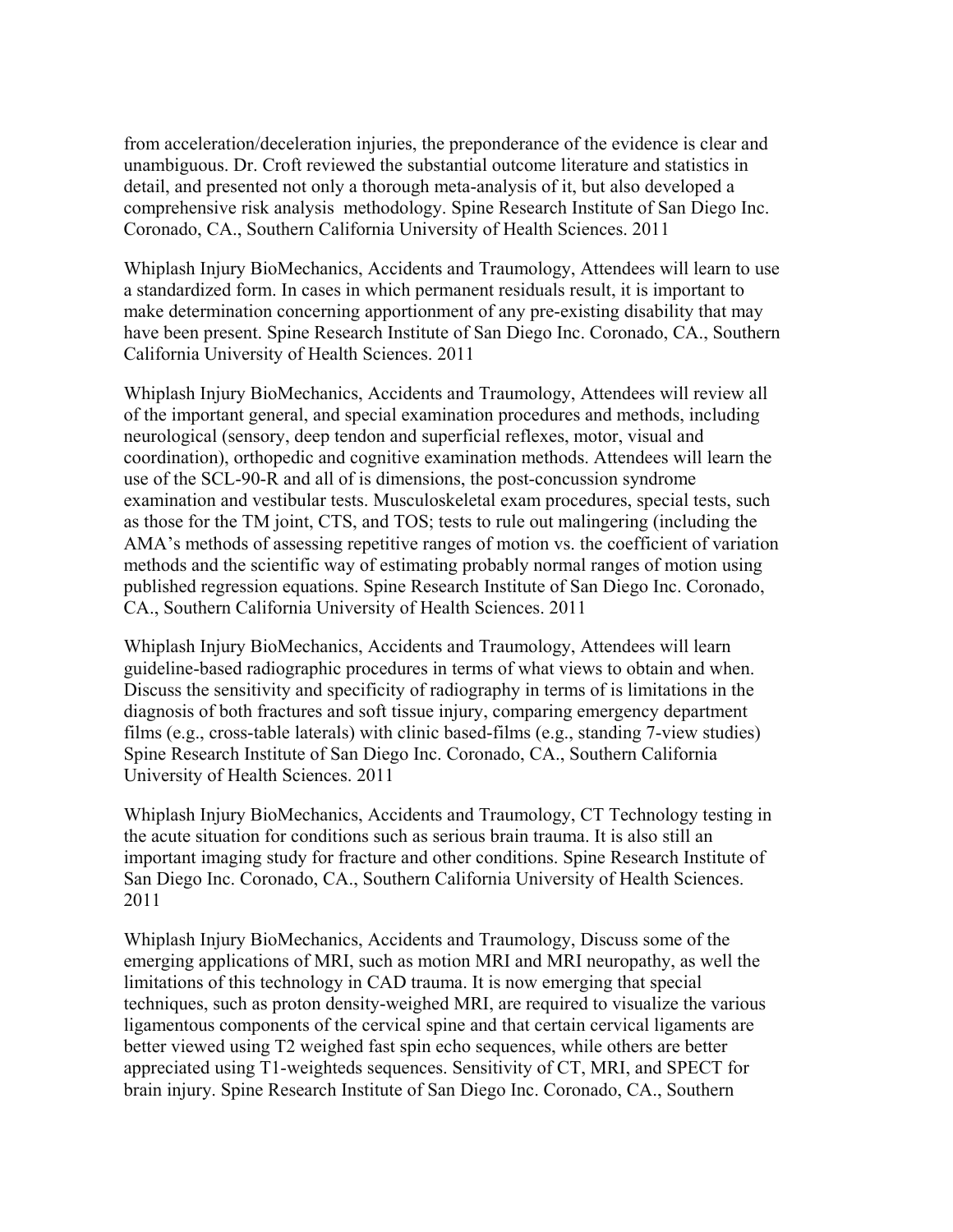### California University of Health Sciences. 2011

Whiplash Injury BioMechanics, Accidents and Traumology, Review the advanced diagnostic imaging modalities which are available to clinicians today, including intravenous contrast-enhanced MRI and CT, arthrography, discography, videofluroscopy (VF), radionuclide bone duplex sonography (CCDS). The relative strengths, weaknesses and clinical indications of each will be described. An algorithm for choosing specific tests will be developed. Spine Research Institute of San Diego Inc. Coronado, CA., Southern California University of Health Sciences. 2011

Whiplash Injury BioMechanics, Accidents and Traumology, Foundational discussion of relevant neuropathophysiology which segues into an easily understood synthesis of the currently available electrodiagnostic tests which are potentially useful in CAD trauma. CROFT Institute Whiplash Injury BioMechanics, Accidents and Traumology, These include various forms of electrocephalography (EEG), brain stem auditory evoked response (BAER), visual evoked potentials (VEP), electronystagmography (ENG), brain electrical activity mapping (BEAM), electromyography, (EMG and sEMG), nerve conduction velocity (NCV), and somatosensory evoked potentials (SSEP). Modality's relative strengths and weaknesses and clinical indications/contradictions. Spine Research Institute of San Diego Inc. Coronado, CA., Southern California University of Health Sciences. 2011

Whiplash Injury BioMechanics, Accidents and Traumology, Understanding of the myriad of imaging, electrodiagnostic, and other tests that are currently available on a condition-by-condition basis. Methods of developing working, differential, and final diagnosis. This will include assembling sensible and accurate diagnosis encompassing stage, causation, condition and complications. Spine Research Institute of San Diego Inc. Coronado, CA., Southern California University of Health Sciences. 2011.

Whiplash Injury BioMechanics, Accidents and Traumology, Various stages of healing are discussed: inflammatory, subacute, repair and remodeling. The use of spinal manipulation and is indications and contraindications. Spine Research Institute of San Diego Inc. Coronado, CA., Southern California University of Health Sciences. 2011.

Whiplash Injury BioMechanics, Accidents and Traumology, Utilizing modalities commonly used in CAD trauma; how they work and what they can do, therapeutically, for the patient. These modalities include ultrasound, diathermy, heat, cold, TENS, cold laser, lower and high voltage galvanism, microamperage simulation, interferential stimulation, electroacupuncture and spinal traction. Spine Research Institute of San Diego Inc. Coronado, CA., Southern California University of Health Sciences. 2011.

Whiplash Injury BioMechanics, Accidents and Traumology, The Revised Oswestry, Roland-Morris, and Neck Disability Index. Learn how to implement them, how to score them, how to interpret them. Record Keeping – Physicians are custodians of medical records. In medicolegal cases, these records are subject to subpoena (for copying). The best practice guidelines for managing your files and records. Spine Research Institute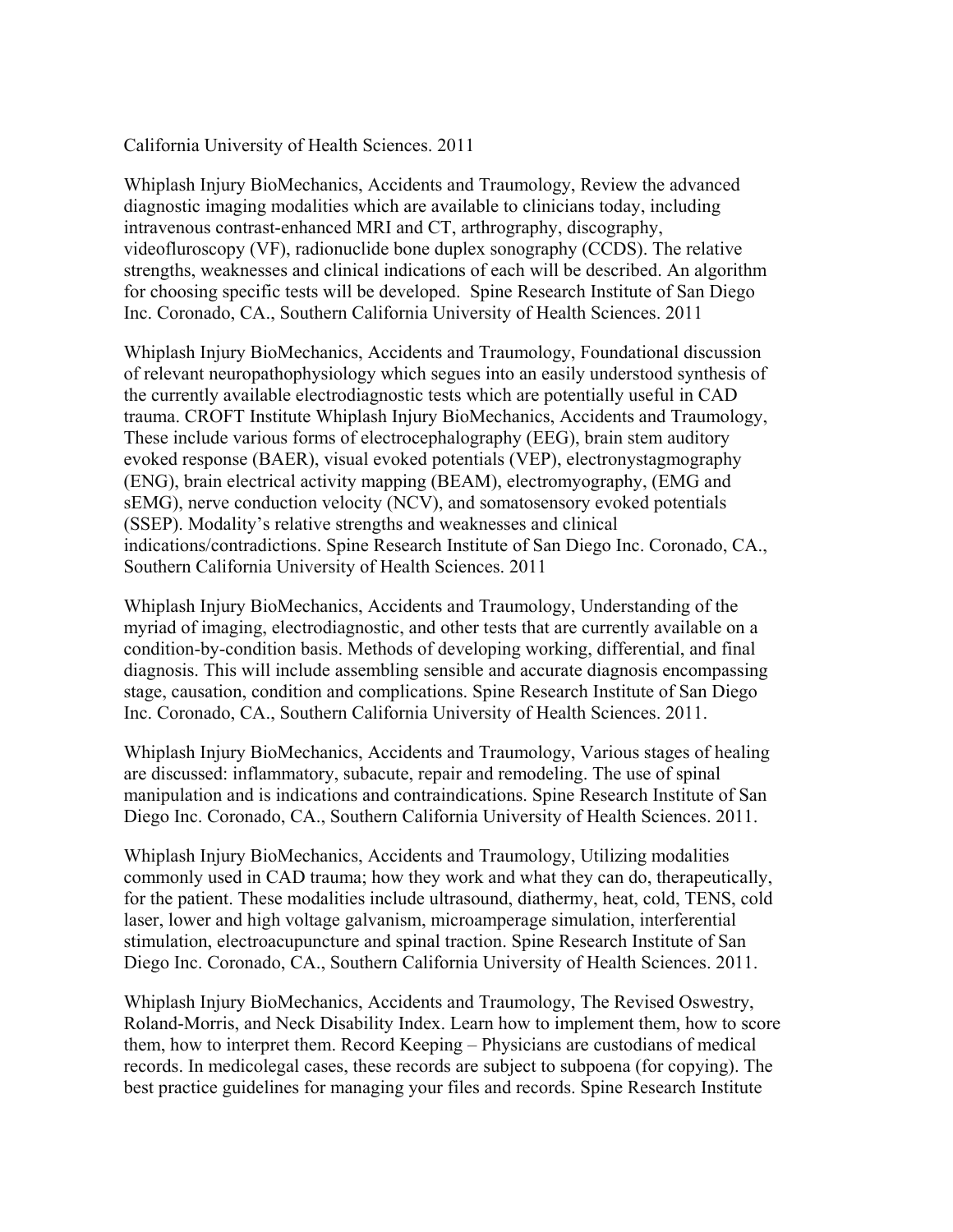of San Diego Inc. Coronado, CA., Southern California University of Health Sciences. 2011.

Certification, Manipulation Under Anesthesia, Introduction to MUA and the current trends in MUA. Detailed look into the past, present and future of MUA. Overview of the latest literature on MUA. The scientific/anatomical basis for MUA and effects on pain management. The evaluation of the MUA. National Association of MUA, Alpine, New Jersey, 2010

Certification, Acupuncture International Academy of Medical Acupuncture, Dr. John Amaro Carefree, AZ, 2009

Certification, Functional Medicine & Nutrigenomics, A systematic approach to improve physiological, biochemical, emotional/cognitive, and structural function. Texas Chiropractic College, Fairfax, VA, 2007

Certification, Current Diagnosis and Treatment of Back Pain, Granted by Brian R. Chandler DC/Pres DCS , Delaware Technical and Community College, Delaware Chiropractic Society, 2007

Certification, Current Diagnosis and Treatment of Back Pain, *Integrating and applying best* clinical practices related to the creation of a diagnosis, prognosis, and treatment plans, Delaware Chiropractic Society, Delaware Technical and Community College, Delaware Chiropractic Society, Newark, DE, 2007

Certification, Charrette Extremity Adusting Protocols, Foot Levelers Inc The Posture Specialists, Mark N. Charette, D.C. On adjusting the upper and lower extremities. The Attendees learned how to adjust the most common subluxation patterns found in the feet, knees, hips, wrists, elbows, and shoulders. It also reviewed the unique and effective Wrist Extension Thrust, and how stabilizing the feet can be the key to longerlasting adjustments. Wilmington, DE, 2006

Inflammation: The Silent Epidemic, Wilmington, DE, 2006

Advanced Chiropractic Rehabilitation – Integrated Active Training Exercise for Spinal Health & Wellness, Wilmington, DE, 2004

Current Diagnosis and Treatment of Back Pain, Stanton DE, 2003

Common Injuries of the Lower Extremities, Wilmington, DE, 2002

Chiropractic Treatment in the 21 st Century, Wilmington DE, 2001